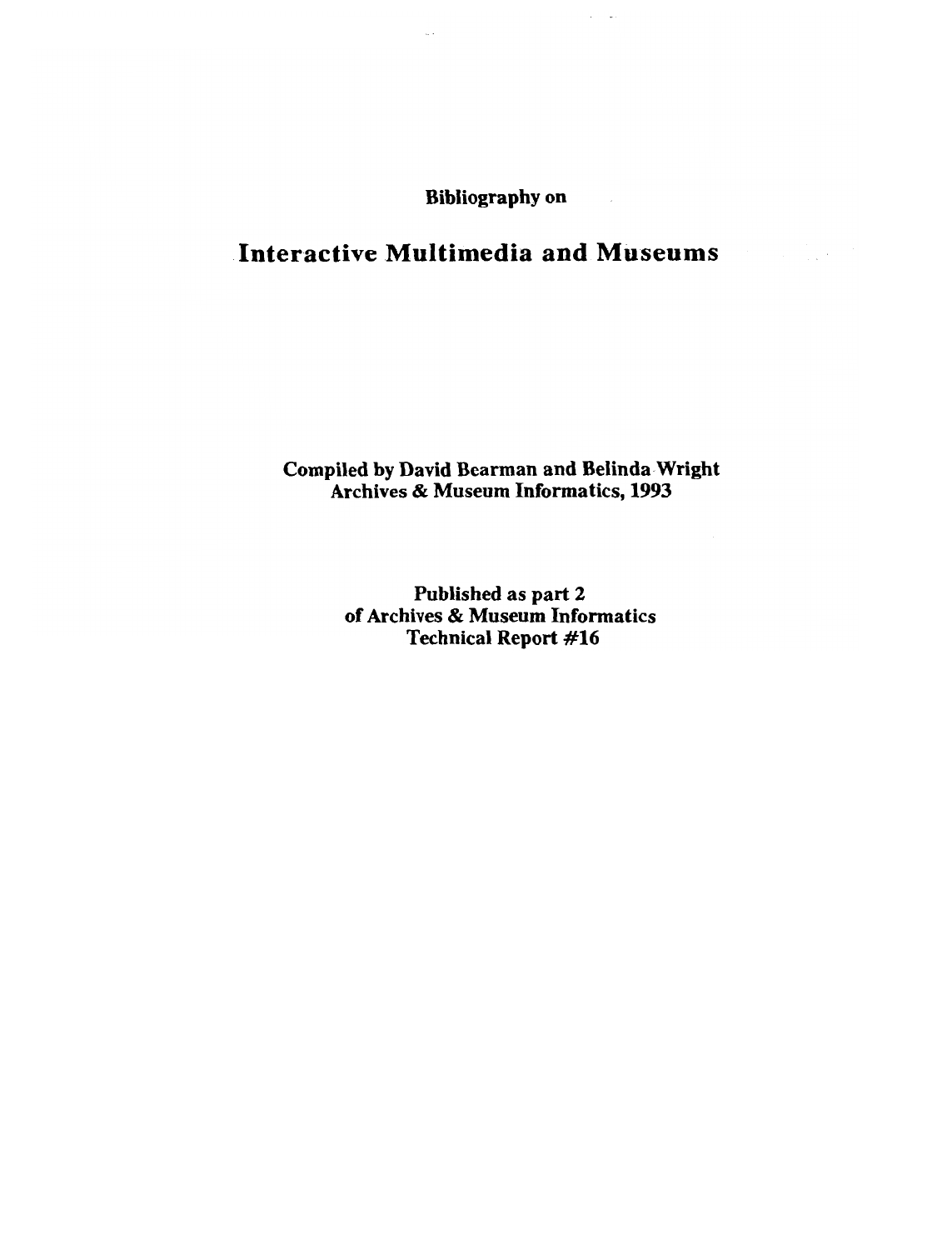Allison, David and Tom Gwaltney "How People Use Electonic Interactives in Information Age - People, Information & Tecnology" in David Bearman, ed., **Hvoermedia**  and Interactivitv in Museums: Proceedines of an International Conference (Pittsburgh PA, Archives & Museums Informatics, 1991) p.62-73

Alsford, Stephen, Frederick Granger "Image Automation in Museums: The Canadian Museum of Civilization's Optical Disc Project Management and Curatorship  $(1987)$  v.6  $(2)$  p.187-200

Alsford, Stephen "Museums **as** Hypermedia: Interactivity on a Museum-wide Scale" in David Bearman, ed.; **Hypermedia and Interactivity in Museums: Proceedings** of an International Conference (Pittsburgh, PA, Archives & Museums Informatics, 1991) p.7-16

Altman, Howard "Storing Chinese treasures on discs" Newton Graphic (July 1985) v.115 (27) p.12

Anderson, Clarita S. "A User's Applications of Imaging Techniques: The University of Maryland Historic Textile Database" Journal of the American Society for Information Science (John Wiley & Sons, Inc., 9/91) v.42 (8) p. 597-599

Andre, Pamela **QJ.** "Full-text Access and Laser Videodiscs: the National Agriculural Library System" Library Hi Tech (1986) v.4 (1) p.13-21

Andre, Pamela Q.J. "Optical Technology at the U.S. National Agricultural Library" International Symposium<br>on New Techniques and Applications in Libraries, September 8-11, 1988 (Xi'an, China, 1988) p.125-134

Ardies, Heather "The Cape Dorset Project: Using Optical Disc Technology to Preserve and Access the Artistic Heritage of an Arctic Community" in David Bearman, ed.; Hypermedia and Interactivity in Museums: Proceedings National Agricultural Library" International Sy<br>on New Techniques and Applications in Library<br>fember 8-11, 1988 (Xi'an, China, 1988) p.125-1<br>Ardies, Heather "The Cape Dorset Project:<br>cal Disc Technology to Preserve and Acc of an International Conference (Pittsburgh PA, Archives & Museums Informatics, 1991) p.316-318

Arnowitz, Burt "From Linear to Interactive Video: An Independent Producer's Point of View" in R. Semper and K. Woolsey, eds. Multimedia in Public Space, Design Conference Proceedings (San Francisco CA, Apple Multimedia Lab/Exploratorium, n.d. 1989) p. 52-55

Asmus, John F., Ralph Bernstein, Jitendra V. Dave, and H. Joseph Myers "Computer Enhancement of the Mona Lisa"Perspectives in Computing (1987) v.7 (1) p.11-22

Aubrun, J.J "La Politique de Diffusion par Videodisque d'un des Fonds Photographiqes de la R.A.T.P." Interphototheque Actualites (1988) v.37/38 p.40-44

Avril, Catherine, editor Windows on Athena - Vol.2 (Massachusetts Institute of Technology, 1991) 130 pp.

Ayre, Jim, Jane Callaghan and Signe Hoffos, eds. European Multimedia Yearbook 93 (London England, Interactive Media Publications Limited, 1993) pp.537

Banta, Melissa "Photo Archives Computerization Project, Peabody Museum, Harvard University" Studies in Visual Communication (1987) v.8 (1) p.9-11

Baribeau, R, M. Rioux, L. Cournoyer, and G. Godin "Applications of Colour and Range Sensing for The Recording and Study of Museum Objects" EVA '92 Proceedings, Electronic Imaging and The Visual Arts (London, July 1992) 7pp

Baribeau, R, M. Rioux, and G. Godin "Recent Advances in the Use of a Laser Scanner in the Examination of Paintings" in V.Todd, J.Marsden, M.Talley, J.Lodewijks, K.Sluyterman van Loo, eds. Proceedings of Restoration '92 (Amsterdam, United Kingdom Institute for Conservation, Oct. 1992) p.69-73

Bartolozzi, Ernesto and C.C. Chen "Recording the Italian Cultural Heritage: A Challenging Area for Optical Memory Systems" Microcomputers for Information **Management** (1987) v.4 (4) p.263-82

Baryla, C. "Un Videodisque Interactif a la Bibliotheque Sainte-Genevieve" Bulletin Biblio. de France (1983) v.28 (4) p.373-82

Bearman, David "Optical Media: Their Implications for Archives and Museums" Archives and Museum Infor-**Bearman, David "Optical Media: Their Implom Archives and Museums" Archives and Mumatics Technical Report (1987) v.1 (1) 73pp.** 

Bearman, David "Bringing our Heritage Within Reach" CD-ROM EndUser (Aug 1989) v.1(4) p.19-20

Bearman, David "Implications of Interactive Digital Media for Visual Collections" Visual Resources (1989) v.5 p.311-23

Bearman, David, editor Hypermedia and Interactivity<br>in Museums: Proceedings of an International Conference (Pittsburgh PA,Archives & Museum Informatics, 1991)

Bearman, David "Interactive and Hypermedia in Museums" in David Bearman, ed.; Hypermedia and Inter-<br>activity in Museums: Proceedings of an International Conference (Pittsburgh PA,Archives & Museums Informatics, 1991) p.1-6

Bearman, David "Interactive Multimedia in Museums" in Susan Stone and Michael Buckland, eds., Studies in Multimedia: State of the Art Solutions in Multimedia and Hypertext (Medford NJ, Learned Information, 1992) p.121-138

Bearman, David "Interactivity in American Mueums" Museum Management and Curatorship (June 1993) v. 12 (2)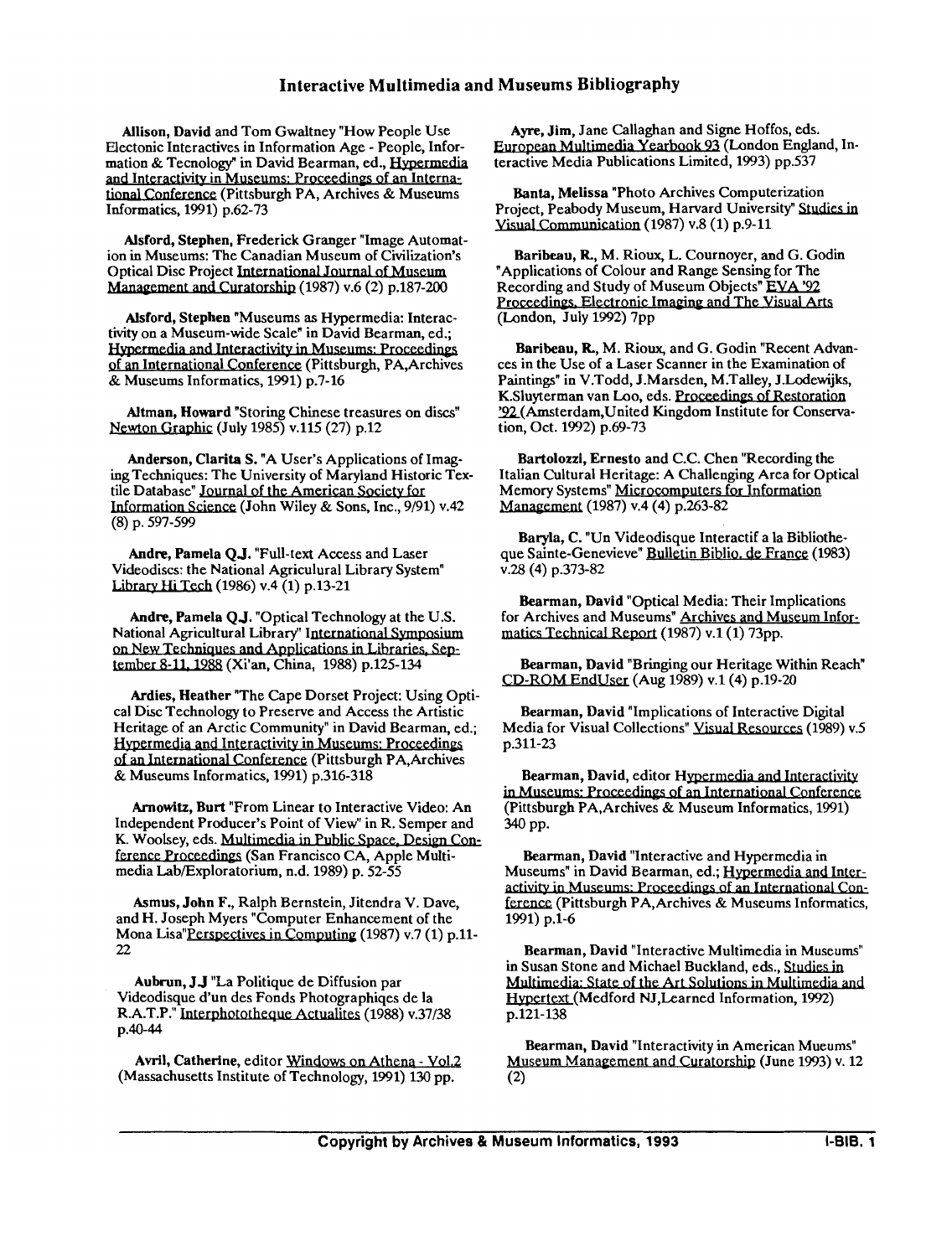Inter<br>Bearman, David "Two CD-ROM<br>and Museum Informatics (1992) v.e Bearman, David "Two CD-ROM's on Art" Archives (1992) v.6 (2) p.21-22

Beaumont-Maillet, L. and D. Bruckmann "La Base de Donnees du Departement des Estampes et de la .<br>Photographie" Bulletin Inform. Assoc. Bibliothecaires Francais (1986) v.133 p.24-27

Beaumont-Maillet, L. and D. Bruckmann "The Videodisc Images of the French Revolution" the French Revolution (Paris, Bibl.Nat., 1989) 4 pp.

Beausoleil, Jeanne "Un Videodisque Couleur Haute-Definition pour les Collections Albert<br>phototheque Actualites (1987) v.33 p.2 phototheque Actualites (1987) v.33 p.2-3 mann "The<br>ution" <u>Images of</u><br>., 1989) 4 pp.<br>e Couleur Haute-<br>Kahn?" <u>Inter-</u><br>-3

Beausoleil, Jeanne "The Collection Albert Kahn High Definintion Image Database" IMAGE '89: International Meeting on Museums and Art Galleries Image Databases (LondonJMAGE, 1990) p.27-33

Beniger, James R. and Georgia Freedman-Harvey "High Tech - The Dilemma for Museums" Museum Studies Journal (1987) v.3 (1) p.66-73

Benn, Nathan "Compensating Creators and Satisfyir Publishers: Non-fiction Photography in Electronic Mec. unpublished draft,l-30-91, UCLA Roundtable on Multimedia (Jan 1991) 22 pp

Benn, Nathan "Exploring Mechanisms to Overcome Economic Disincentives to Rights Holders" in David Bear-<br>man, ed.; Hypermedia and Interactivity in Museums: Nonces du Departement des Estampes et de la Contestante (1980) v.133 p.24-27<br>
Meanumon-Mailletin Inform. Assoc. Bibliotheceares<br>
Meanumon-Mailletin, Land D. Bruckmann The UC Berkeley Image<br>
Meanumon-Mailletin, Land D. Bruc Beaumont-Maillet, L. and D. Bruckmann "La Base de<br>
Book: External (1986) p. 203-22<br>
Moonnecs du Departement des Estampes et de la<br>
ton, G. K. Hail, 1990) p. 203-2<br>
Trancais (1986) v. 133 p. 24-27<br>
Trancais (1986) v. 133 p Proceeding of an International Conference (Pittsburgh PA, Archives & Museums Informatics, 1991) p.246-256

Besser, Howard and Ronald Egherman "Image Processing and Text-Based Data: A Look to the Future" Western Museums Conference Newsletter (San Francis**co,** CWMC, 1986) v.4 p.4-5

Besser, Howard "Computers for Art Analysis" in R.A. Braden, et al. ed., Visible & Viable: The Role of Images in Instruction & Communications, Readings from the 18th Annual Conference of the International Visual Literacy Association (Blacksburg, VA,IVLA, 1987)

Besser, Howard "Digital Images for Museums" Museum Studies Journal (1987) v.3 (1) p.74-81

Besser, Howard "The Changing Museum" in C.C. Chen, ed. ASIS '87: Proceedings of the 50th ASIS Annual Meeting, Boston MA, 4-8 Oct. 1987 (Medrord NJ, Learned Information, 1987) p.14-19

Besser, Howard "Adding Analysis Tools to Image Databases: Facilitation Research in Geography & Art History" Proceedings of RIAO 88 (March 1988) v.2 p.972-990

Besser, Howard and Maryly Snow "Access to Diverse Collections in University Settings: The Berkeley Dilemma" in Toni Peterson and Pat Molholt eds., Beyond the Book: Extending MARC for Subject Access (Boston,G.K.Hall, 1990) p.203-224

Besser, Howard "Visual Access to Visual Images: the UC Berkeley Image Database Project" Library Trends (1990) v.38 p.787-98

Besser, Howard "Advanced Applications of Imaging: Fine Arts" Journal of the American Society of Informa-<br>Fine Arts" Journal of the American Society of Informa-<br>tion Science (September 1991) p.589-596

Besser, Howard "User Interfaces for Museums" Visual Resources (1991) v.7 p.293-309

Besser, Howard "Adding an Image Database to an Ex isting Library and Computer Environment: Design and Technical Considerations" in Susan Stone and Michael mation Science (Medford, NJ,Learned Information, Inc., Buckland, eds., Studies in Multimedia, Proceedings of the 1991 Mid-Year Meeting of the American Society for Infor-Is Bibliography<br>
Soward and Maryly Snow "Access to Diverse<br>
in University Settings: The Berkeley Dilem-<br>
Peters on and Pat Molholt eds., <u>Beyond the</u><br>
Iding MARC for Subject Access (Bos-<br>
Il, 1990) p.203-224<br>
Howard "Visua 1992) p.31-45 Besser, Howard "Advanced Applications of Imaging:<br>
line Arts' Journal of the American Society of Informa-<br>
Science (September 1991) p.599-596<br>
Besser, Howard "User Interfaces for Museums" Visual<br>
Resources (1991) v.7 p.293

Image Collections" in G. Handman, ed., Management and Development: A Multi-type Library Perspective (Westport, CT, Greenwood) in press

Besser, Howard "Imaging: Fine Arts" JASIS (John Wiley & Sons, Inc., 1991) v.42 (8) p.589-5%

Besser, Howard "Information Retrieval or Instruction? Combining the Differing Multimedia Information Needs of Museums, Universities, & Libraries" in David Bear-<br>man, ed.; Hypermedia and Interactivity in Museums: Comoning the Differing Multimicula Information Necessity<br>
(of Museums, Universities, & Libraries" in David Bear-<br>
man, ed.; Hypermedia and International Conference (Pittsburgh<br>
Proceeding of an International Conference (Pi PA,Archives & Museums Informatics, 1991) p.319-320

Bevilacqua, Ann F. "Hypertext: Behind the Hype" ERIC Digest (Syracuse NY, Syracuse University, Aug. 1989)

Binder, Roberta "Museum Applications of Videodisc" Videodisc Monitor (April 1987) v.5

Binder, Roberta Videodiscs in Museums: A Project and Resource Directory (Falls Church VA, Future Systems, 1988) 110 pp

Binder, Roberta Videodiscs in Museums: A Project and Resource Directory, Second Edition, revised (Falls Church VA,Monitor Information Services, 1992) p.176

Bitgood, S. "Suggested Guidelines for Designing Interactive Exhibits" Visitor Behavior (1991) v.6 (4) p.4-11

Black, David B. Document Capture for Document Imaging Systems (Silver Spring MD, Association for Information and Image Management, 1992) 99pp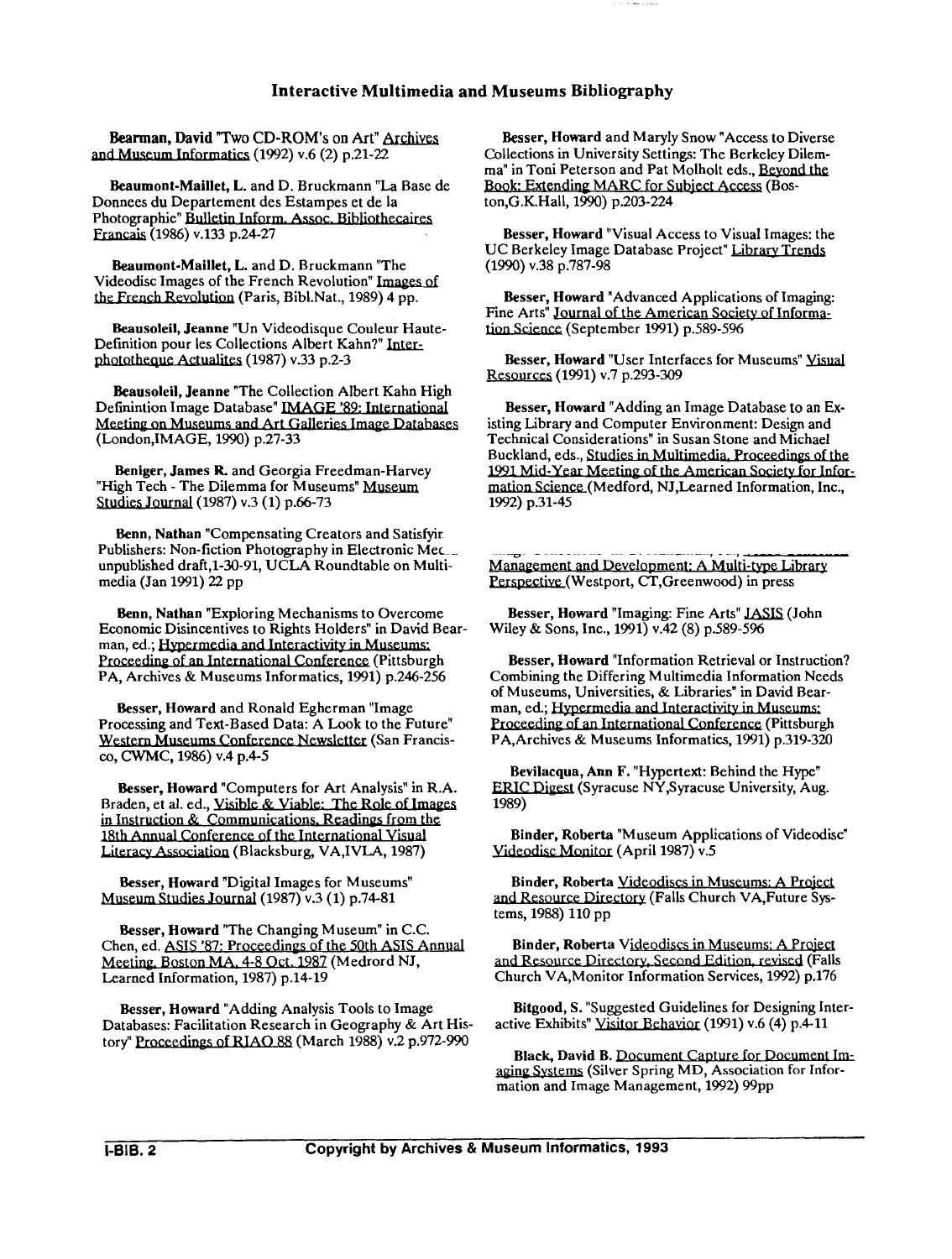Bloom, Joel N. and Ann Mintz "Museums and the future of education" Journal of Museum Education (1990)<br>v.15 (3) p.12-15

Borden, John "Video in Natural History Exhibits"in R. Semper and K. Woolsey, eds. ME (3) p.12<br> **Borden, John "Video in Natural History Conference Proceedings (San Annie Mature Proceedings (San Annie Mature Annie Mature Annie Mature Annie Mature<br>
Annie Multimedia Lab/Exploratorius** Design Conference Proceedings (San Francisco CA, Apple Multimedia Lab/Exploratorium, n.d. 1989) p. 49-51

Borden, Philip "The Future of Multimedia in Exhibit Design" Exhibit Builder (1992) v.9 (4) p.6-16

Boulanger, Pierre, Marc Rioux, John Taylor, and Forrest R. Livingstone "Automatic Replication and Recording of Museum Artifacts" in Report from the 12th International Symposium on the Conservation and Restoration of Cultural Property; Sept. 29-Oct. 1, 1988, Tokyo, Japan (1988)

Borun, M. and C. Massey "Cognitive Science Research and Science Museum Exhibits" in S. Bitgood, S.A. Benefield and D. Patterson, eds. research, and Practice. Proceedings from the 1990 Visitor Studies Conference (Jacksonville, Center For Social Design, 1990) p.231-236

Boyne, Walter J. and Hernan Otano "Direct Document Capture and Full Text Indexing: An introduction to the National Air & Space Museum" Library Hi Tech (1984) v.2 (4) p.7-14

Braize, Francois "NARCISSE and its Legal Image: Image Databanks and the Law", a paper prresented at the 'Electronic Imaging and Visual Arts' Conference, London July 27,1990,13pp

Brethaver, D., C. Plaisont, R. Potter and B. Shneidermon "Evaluating Three Museum Installations of a Hypertext System" JASIS (1989) v.40 (3) p.172-182

Brownrigg, Edwin B. and Clifford A. Lynch "Library Applications of Electronic Imaging Technology" Information Technology and Libraries: ITAL (June 1986) v.5 (2) p.100-105

Buckland, Michael **K.** "Information Retrieval of More Than Text" Journal of the American Society For Informa- $\underline{\text{tion Science}}$  (John Wiley & Sons, Inc., 9/91) v.42 (8) p.586-588

Buhl Science Center "Harold Cohen" Exhibit Brochure (Pittsburgh PA,Buhl Science Center, 1984) 28pp

Bui, Dominic Nghiep Long "The Videodisk: Technology, Applications, & Some Implications for Archives" **Ame\_rican~** (1984) v.47 p.418-427

Busch, Joseph "Updating the AAT for use in Object and Image Documentation" in Susan Stone and Michael Buckland, eds., Studies in Multimedia: State of the Art Solutions in Multimedia and Hypertext (Medford NJ, Learned Information, 1992) p.1-7

Cacaly, Serge, Sandra Sinno, and Marion Crehange "L'acces aux images" in Serge Cacaly, ed., Image et Videodisque (Paris,La Documentation Francaise, 1988)p.75-118

Cash, Joan "Spinning toward the future: the museum on laser videodisc" Museum News (Aug 1985) v.63 (6) p.19-31

Cash, Joan "Picture Power: Optical Discs and Video Computing Come of Age" Museum News (1988) v.66 (6) p.58-60

Cawkell, A.E. "Imaging systems and picture collection management: a review" Information Services & Use (Elsevier Science Publishers B.V. 1992) v.12 p.301-325

Chamberlin, Brewster, Marilyn Courtot and Lawrence F. Karr "Holocaust Memorial Museum: New Approach for an All-In-One Resource Center" Journal of Information & Image Management (July 1986) p.37-40

Chaplock, Sharon Kayne "The Seattle Art Museum's Viewpoint" MuseuMedia (1992) v.2 (5) p.2-4

Chen, Ching-chih "Online information and interactive videodisc technology: case presentation about PROJECT EMPEROR-I." 9th International Online Information Meeting, London, 3-5 Dec. 1985 (Oxford,Learned Infomation, 1985) p.159-161

Chen, Ching-chih "The Potential of Interactive Videodisc for International Cooperation as documented by Project Emperor-I." in A.H. Helal and J.W. Weiss, eds., Impact of New Information Technology on International Library Cooperation, Essen Symposium, Essen,<br>Germany, Sept. 8-11, 1986 (Essen,Universitatsbibliothek,<br>Germany, Sept. 8-11, 1986 (Essen,Universitatsbibliothek, 1987) p.189-204

Chen, Ching-chih "Hypermedia information delivery: the experience of Project" Emperor-I. in Proceedings of Online Information 88: 12th international online information meeting, London, 6-8 Dec. 1988 (Oxford, Learned Infomation, 1988) v.1 p.9-13

Chen, Ching-Chih, S. Miranda and S. Seidel "The New Concept of HYPERBASE and its Experimentation on the "First Emperor of China" Videodisc" Microcomputers for Information Management (Dec. 1988) v.5 (4) Dec. p.217-46

Chen, Ching-chih "Biblioteca Alexandrina comes to life again after 2,000 years: Is there a place for new information technology?" Microcomputers for Information **Management** (January 1990) v.7 (1) p.72-75

Chen, Ching-chih "The Challenge to library and infor-Chen, Ching-Chin The Chantelige to horary and<br>
mation professionals in the visual information age"<br>
Microcomputers for Information Management (De Microcomputers for Information Management (December 1990) v.7 (4) p.255-275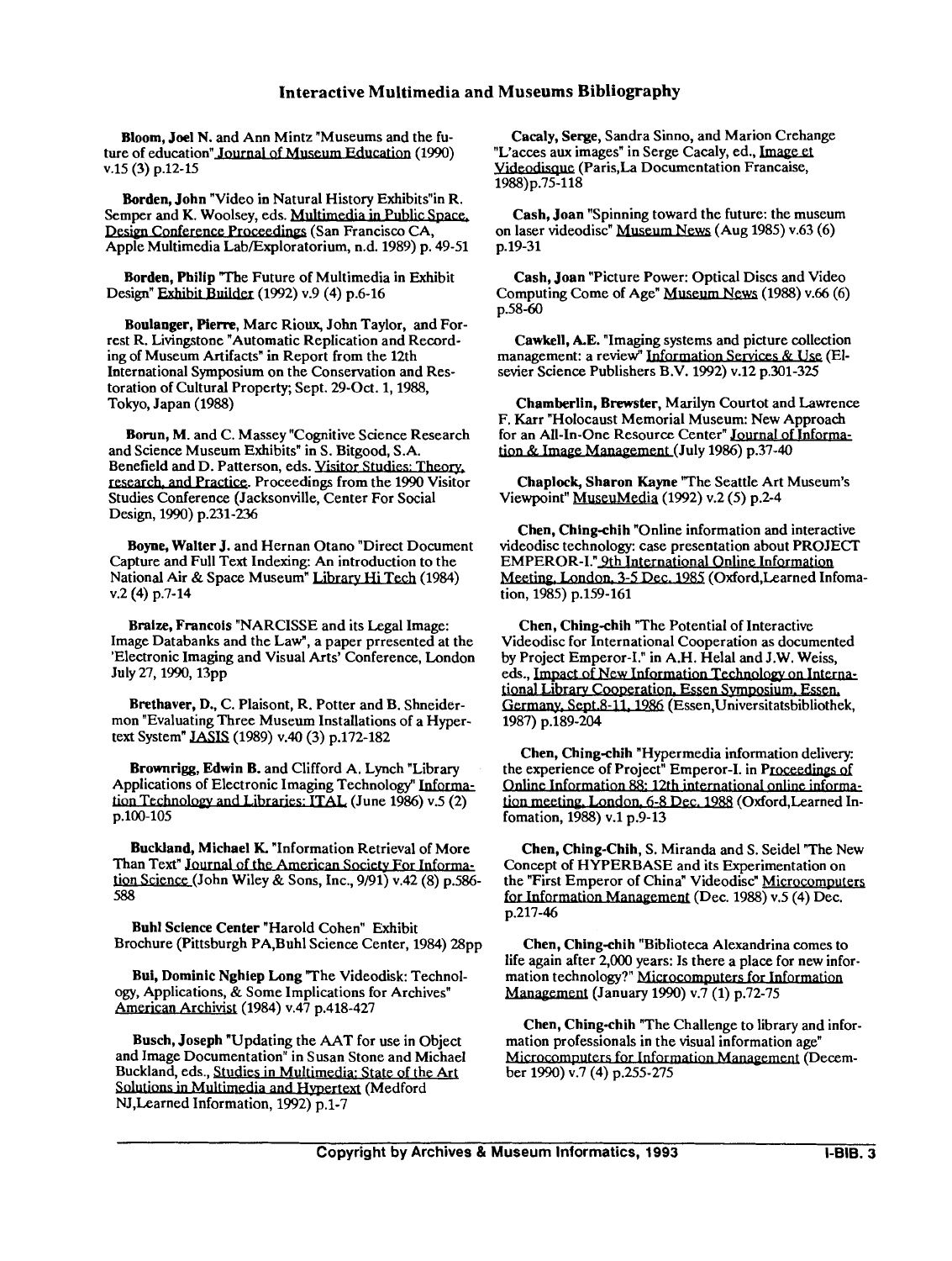Chen, Ching-chih "Computer Technology to Preseve Lea, Ching-Chin Computer 1 ecnnology to Preseve<br>
and Access Endangered Oral History Recordings in Alas-<br>
ka<sup>n</sup> Microcomputers for Information Management (September 1992) v.9 (3) p.191-196

Clark, David R. "The Creation of a Scholarly Image Databank" **IMAGE** '89: International Meeting on Museums and Art Galleries Image Databases (London,IMAGE, 1990) p.16-26

Clough, P.W.L., and I.F. Mercer "Treasures of the Earth: a Geological Museum exhibition of particular relevance to GCSE syllabuses" v.13 (2) p.79-83

Cognitive Applications, Ltd. "The Micro Gallery: A Survey of Visitors" Report and Findings (Brighton, England Cognitive Applications, Ltd., Dec. 1992) 14 pp

Columbia University "Avery Drawings Go on Videodisc" Columbia University Record 15 (March 9, 1990) v.15 (18) p.1,7

Commission on Preservation and Access Preserving Commission on Preservation and Access <u>Preserving</u><br>
the Illustrated Text: Report of the Joint Task Force on<br>
Text and Image (Washington, DC,Commission on Preser-<br>
ustion and Access April 1992) 29pp vation and Access, April, 1992) 29pp

Conese, C., V. Cappellini and M. Bacci "Digital Methods and Techniques for Analysis and Cataloguing of Art Wors" in Laura Corti, ed., Second International Conference on Automatic Processing of Art History Data and Documents: Papers, Pisa, Italy (Florence Italy, 1984) v.2 p.274-909

Cooper, Deborah and Jim Oker "History Information Stations at the Oakland Museum" in David Bearman, ed., Art Wors" in Laura Cort, ed., Second International Con-<br>Art Wors" in Laura Corti, ed., Second International Con-<br>ference on Automatic Processing of Art History Data and<br>Documents: Papers, Pisa, Italy (Florence Italy, 1984) of an International Conference (Pittsburgh PA, Archives & Museums Informatics, 1991) p.90-113

Corneloup, M. and C. Rossignol "La participation des Collections Albert **Kahn** a la realisation du premier videodisque d'images couleur haute-definition (CMI)" terphototeque Actualites v.33 p.3-5

Cornforth, J., C. Davidson, C.J. Dallas and G.R. Lock "Visualising ancient Greece: computer graphics in the Sacared Way Project" in Lock and Moffett, eds., Computer Applications and Ouantitative Methods in Archaeology, British Archaeological Reports International Series S577 (Oxford,Tempus Reparatum) p.219-225

Cornuejols, Chantal and Kathryn A. Murphy-Judy ''The Meanings of Images Across Cultures" in David Bearman, ed., Hvpermedia and Interactivitv in Museums: Proceedings of an International Conference (Pittsburgh PA, Archives & Museums Informatics, 1991) p.180-201

Couch, John D., Kristopher Couch and Andrew J. Peterson "Interdisciplinary Study with Computer-Based Multimedia: A Visual Exploration of Christopher Columbus and Our Journey" paper presented to the 24th Annual Conference of the International Visual Literacy Association, Pittsburgh, PA, September 30-October 4,1992 (Pittsburgh PA, 1992) 6 pp.

Covey, Preston K., Micki Roth, Lisa Leizman, Phil Aspenwall and Robert Cavalier "The Art Forgery Videodisc: The Case of van Meegeren's Vermeers" Project description from the Center for Design of Educational Computing, Carnegie Mellon (Pittsburgh PA, Carnegie Mellon) 4pp

Crehange, M. "Bases d'images and intelligence artificielle" in S. Cacaly, ed., Image et Videodisque (Paris,Docum. Frcse., 1988) p.100-118

Crowell, P. "London Science Museum goes Interactive" Optical Information Systems (1986) v.6 (6) p.450-51

Dallas, Costis, Phil Smith, Gary Lock, Janice Cornforth and CraigDavidson "Digital multimedia and Classical culture: the Sacred Way perspective" in  $A.B$ Theory, Research, and Practice, Collected Papers from<br>The 1991 Visitor Studies Conference, Ottawa, Ontario, Canada (Jacksonville AL, Center for Social Design, 1992) v.4 p.1-20

Davallon, Jean, Hana Gottesdiener, and Eric Triquet Davallon, Jean, Hana Gottesdiener, and Eric<br>"Du media exposition a la museologie" in REMI<br>Museologie des Sciences et des techniques; Acte "Du media exposition a la museologie" in **REMUS 91: La** Museologie des Sciences et des techniques; Actes du collague des 12 et 13 Decembre 1991 (Paris,OCIM, 1993) p.82-94

Davidson, Betty, Candace Lee Heald and George E. Hein "Increased Exhibit Accessibility through Multisensory Interaction" Curator (1991) v.34 (4) p.273-290

Davis, Ben "Infra-thin Multimedia" Visual Resources (1991) v.7 (4) p.379-393

Davis, Ben "Prototyping Multimedia: Lessons from the Visual Computing Group at Project Athena" in Edward Barrett, ed., SocioMedia: Multimedia, Hypermedia, and the Social Construction of Knowledge (Cambridge, MA,MIT Press, 1992)

Davis, Ben "Looking Through Computers" Multimedia Review (Winter 1992) v.3 (4) p.16-27

Davis, Ben "Looking and Learning Through Computers" EDCOM Review (Jan/Feb 1993) p.20-25

Davis, J. "Life after Domesday? Numbers 2000: a multimedia database of contemporary Jewish life  $&$  culture" Interactive Media International (1989) v.3 (4) p.33-34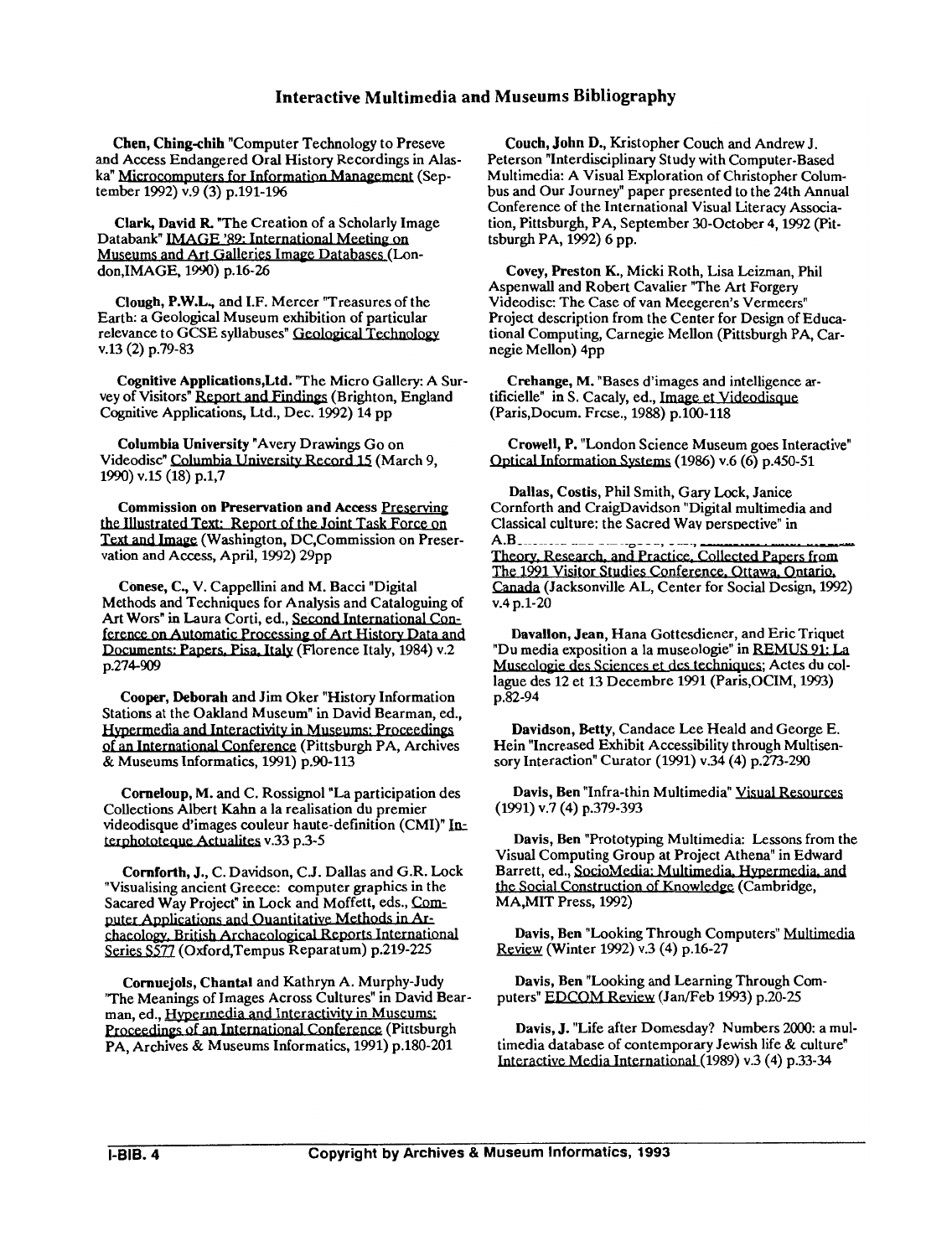**De Vries, E.A. "Museum information by means of com-** puter and videodisc for public use" **Electronic Publishing** (1986) v.6 (3) p.145-49

De Vries, E.A. "Tailor-Made Information About Collections, Sharing Information Within a Museum" in D. Andrew Roberts, ed., Proceedings of an International Conference, Sharing The Information Resources of Museums, York, England, 14-18 September, 1989 (York England,The Museum Documentation Association, 1989) p.71-77

De Vries, EA. "Museum Information by Means of Com puter and Videodisk" IMAGE '89: International Meeting on Museums and Art Galleries Image Databases (London, IMAGE, 1990) p.34-53

Deloche, Bernard "Se defaire **d'un** media encombrant, le musee?" in <u>REMUS 91: La</u> des Techniques; Actes du collague des 12 et 13 Decembre 1991 (Paris,OCIM, 1993) p.56-65

Deotte, Jean-Louis "Quel medium pour la rememora-1991 (Paris, OCIM, 1993) p.36-63<br>Deotte, Jean-Louis "Quel medium po<br>tion historique?" in <u>REMUS 91: La Mu</u><br>ces et des techniques; Actes du collagu<br>Decembre 1991 (Paris, OCIM, 1993) p. tion historique?" in **REMUS 91: La Museologie des Scien**ces et des techniques; Actes du collague des 12 et 13 Decembre 1991 (Paris,OCIM, 1993) p.103-108

Depelsenaire, Jean - Francois "7 Reponses, A 7 Questions - en guise d'introduction a Videomuseum" (Paris)

Desmarais, Norman "The National Portrait Gallery: Permanent Collection of Notable Americans and Coate's Art Review - Impressionism" CD-ROM Librarian (9/91) v.6 (8) p.33-40

Diamond, J., A. Bond and A. Hirumi, "Desert Explorations - A Videodisc Exhibit Designed for Flexibility" Curator (1991) v.32 (3) p.161-173

Diamond, Judy "Prototyping Interactive Exhibits on Rocks and Minerals" Curator (Mar 1991) v.34 (1) p.5-17

Dieuzeide, G. "L'image: de la Documentation Traditionelle au Videodisque" in S. Cacaly, ed., Videodisque (Paris Docum.Francse, 1988) p.13-46

Driscoll, John "Designing the Public Interface" in David Bearman, ed.; Hypermedia and Interactivity in Museums: Proceedings of an International Conference<br>(Pittsburgh PA, Archives & Museums Informatics, 1991) p.35-45

Drouin, Jean Marc "Images d'aujourd'hui, naturalistes d'hier" L'Image et la science, 115 eme Congres national des societes savantes (Avignon, 1990)

Dubrovsky, Ben "Design of Interactive Multimedia at Motorola's Museum of Electronics" Multimedia & Videodisc (1992) v.10 (6) p.27-29

Duke, Leilani Latin "Future Tense" The J. Paul Getty<br>Trust Bulletin (Los Angeles CA,The J. Paul Getty Trust,<br>1991) w (2) n 1.2 1991) v.6 (2) p.1-3

Dureau, J.M. "Un videdisque d'images regionales en Rhone-Alpes: **un** travail collectif des bibliotheques, musees, et archives" Bulletin Inform. Assoc. Bibliothecaires Francaises (1987) 135 p.25-32

Durrell. Bryant "Quevillon Editions To Publish On CD-ROM, The Beginning" CD-ROM EndUser (Aug 1989) v.l(4) p.23-27

Eiteljorg, **I1** Harrison "Computer-Assisted Drafting and Design Programs for Presenting Architectural History and Archaeology" in David Bearman, ed., Hyper-**Bibliothecaires Francaises** (1987) 135 p.23-32<br> **Durrell, Bryant "Quevillon Editions To Publish On**<br>
CD-ROM, The Beginning" CD-ROM EndUser (Aug<br>
1989) v.1 (4) p.23-27<br> **Eiteljorg, II Harrison** "Computer-Assisted Drafting media and Interactivity in Museums: Proceedings of an International Conference (Pittsburgh PA, Archives & Museums Informatics, 1991) p.114-117

Ellis, Martin "The Micro Gallery A Multimedia Resource for the Gallery Visitor" in David Bearman, ed.;<br>Hypermedia and Interactivity in Museums: Proceeding of an International Conference (Pittsburgh PA, Archives & Museums Informatics, 1991) p.321

Enser, Peter "Query Analysis in a Visual Information Retrieval Context" presented at Text Retrieval '92 Conference (Brighton UK) 31 pp

Ester, Michael "Q & A: Michael Ester", J.Paul Getty Trust Bulletin (Los Angeles, CA,The J.Paul Getty Trust, 1991) 6 (2) p.4-6

Ester, Michael "Image Quality and Viewer Perception" Visual (1991) v.7 (4) p.327-352

**Ester, Michael "Image Quality and Viewer Perception"** Leonardo Digital Image - Digital Cinema Supplemental (Japan,ISAST - Pergamon Press, 1990) p.51-63

Ester, Michael "Image Resources in the Context of Art Institutions and Scholarship" presented at the XXVIIIth International Congress of the History of Art (CIHA), Berlin, July 15-20,1992 (Berlin, 1992)

Faravelli, G., P. Ghislandi and A. ZuUini, "Discovering unfamiliar animals with multimedia: rethinking higher education through the new technologies" Multimedia Review (Westport,Meckler, 1992) v.2 (4) p.48-55

Faure, Claude and Antonia Bacchetti, editors Vers Une Culture De L'Interactivite proceedings of a Congress by cite des Sciences et de 1'Industrie La Villette Paris, 19- 20 mai 1988 (Paris, Cite des Sciences et de l'hdustrie, 1989) 166 pp.

Femenias, B. and P.K. Mansfield, "ARTSearch: An Interactive Laser Videodisc Computer System for Museum Collections" Museum Studies Journal (1986) v.2 (1) p.58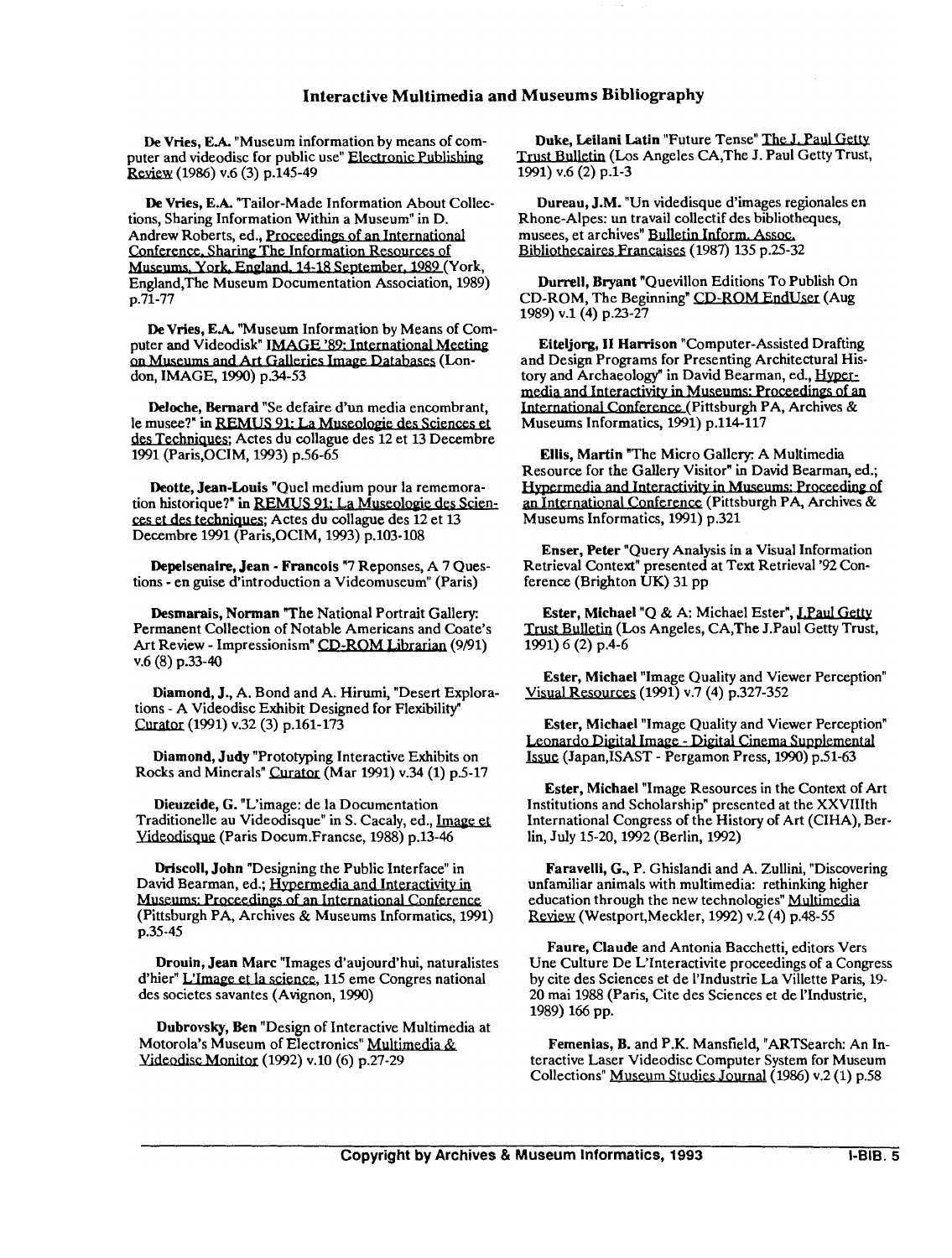Femenias, B. and P. Mansfield, "Museum management and collections access, using ARTSearch, an interactive videodisc-computer system" Visual Resources (1986) v.3 (3) p.209-26

Fineberg, Ellen "Hi-tech history: history musuem can use new computer and video technology to enhance their exhibits"  $H$ istory News (Sept 1983) v.38 (9) p.23-27

Flagg, **B.** "Visitors in Front of the Small Screen" ASTC Newsletter (Nov.-Dec. 1991) p.9-10

Flanders, Bruce "Optical Imaging Project Links Spain to Southern California" *Computers* in Libraries (Oct. 1992) v.12 (9) p.27-28

Fleischhauer, C. "A report on the Optical Disk Pilot Program: the Nonprint Project" Library of<br>mation Bulletin (1985) v.44 (45) p.335-39

Florance, Valerie and Rob Duckwall "Conversion of Artwork to Electronic Form: A Case Study of Costs and Aesthetic Factors" in Susan Stone and Michael Buckland, eds., Studies in Multimedia: State of the Art Solutions in<br>Multimedia and Hypertext (Medford NJ,Learned Information, 1992) p.171-188 Flanders, Bruce "Optical Imaging Project Links Spain<br>
92, Develop of Suchiera California<sup>2</sup> Computers in Libraries (Oct.<br>
92, Develop<br>
992) v.12 (9) p.27-28<br>
160 contracts Computers in Libraries (Oct.<br>
161 contracts don, Flanders, Bruce "Optical Imaging Project Links Spain of the Canadian Archaeo Southern California Computers in Libraries (Oct. Annual Meeting, London (Signal Meeting) (1972-28<br>
1992) v.12 (9) p.27-28<br>
Fluischhauer, C. 'A r

Francis, Richard, Colin Grigg, Sandy Nairne and Isobel Pring Very Spaghetti: The potential of Interactive<br>Multimedia in Art Galleries (London,Arts Council, 1992) 63<sub>pp.</sub>

Friedlander, Larry "Interactive Globe Theatre Center Multimedia in Art Galleries (London, Arts Council,<br>63pp.<br>**Friedlander, Larry "I**nteractive Globe Theatre C.<br>Project" in R. Semper and K. Woolsey, eds. Multime<br>Public Space, Design Conference Proceedings (Sancisco CA, Apple Project" in R. Semper and K. Woolsey, eds. <u>Multimedia in</u> Public Space, Design Conference Proceedings (San Francisco CA, Apple Multimedia Lab/Exploratorium, n.d. 1989) p. 64-71

Friedlander, Larry "Electrifying Shakespeare: Modern Day Technology in a Renaissance Museum" in David<br>Bearman, ed., Hypermedia and Interactivity in Museums: Proceedings of an International Conference (Pittsburgh PA, Archives & Museums Informatics, 1991) p.118-125

Fusonie, A.E. and W.G. Hauser The Forest Service photograph collection and laser disk technology at NAL" Agr. Libr. Information Notes (1987) v.13 (9) p.2-9

Fusonie, A.E. and W.G. Hauser "Evaluating optical laser disk storage and retrieval systems for non-print access at NAL" Agr. Libr. Inform. Notes (1988) v.14 (11/12) p.1-11

Fusonie, Alan E. and Richard Myers "Our Agricultural Landscape: Improving Image Preservation and End-User Fig. Electromation Foles (1507) VLD (5) p.<br>Fusonie, A.E. and W.G. Hauser "Evaluating<br>laser disk storage and retrieval systems for non<br>cess at NAL" Agr. Libr. Inform. Notes (1988) v<br>p.1-11<br>Fusonie, Alan E. and Richard Myers Image Access Through Laser Disk Technology" The Jour nal of Imaging Science and Technology (1992) v.36 (1) p.60-62

Gerrard, Richard "The prospects and problems of using a 4GL DBMS's for the registration and retrieval of archaeological information" in R.R. Laxton and A. Voorrups, eds.; Proceedings of the 12th Congress of the Union Internationale des Sciences Prehistoriques et Protohistoriques, Commission 4, Data Management and Mathematical Methods in Archaeology (Bratislava, Czez Sept. 1-7, 1991)

Gerrard, Richard H. "Museums, Cyberspace and the Construction of Archaeological Context" in Proceedings of the Canadian Archaeological Association Conference '92, Developing Context in Historical Archaeology, 25th Annual Meeting, London, Ontario, 6-10 May 1992 (London, Ontario, May 1992) 6 pp. the 12th Congress of the Union<br>S Prehistoriques et Protohistori-Management and Mathemati-Management and Mathemati-<br>Museums, Cyberspace and the<br>gigal Context" in Proceedings<br>discussion Conference<br>Historical Acchaeology, 25t

Ghislandi, Patrizia "The Dante Project: an example for the Humanities" in Proceedings from CD-ROM Europe '89, London, October 24-26, 1989 (London, PLF Communications, 1989)

Ghislandi, Patrizia "Introducing Image Databases in Museums: The image" IMAGE '89: International Meeting<br>on Museums and Art Galleries Image Databases (London,IMAGE, 1990) p.62-80

Gibbs, Simon and Dennis Tsichritzis "Virtual Museums and Virtual Realities" in David Bearman, ed.;<br>Hypermedia and Interactivity in Museums: Proceedings Ghislandi, Patrizia "Introducing Image Data<br>
Museums: The image" <u>IMAGE '89: Internation</u><br>
on Museums and Art Galleries Image Database<br>
don, IMAGE, 1990) p.62-80<br>
Gibbs, Simon and Dennis Tsichritzis "Virtua<br>
Museums and Vi of an International Conference (Pittsburgh PA, Archives & Museums Informatics, 1991) p.17-25

Giral, Angela "Architectural Drawings-An Automated Indexing and Retrieval" Art Documentation (Spring 1986) v.5 (1) p.11-13

Giral, Angela and Jeffrey Ross "Architectural Draw-Journal (Spring 1988) v.2 (2) p.11-13 ings: A Visual Database"

Giral, Angela "AVIADOR (Avery Videodisc Index of Architectural Drawings on RLIN)" in M. Gorman ed., Videotechnology and Libraries (Chicago, American Libraries Association, 1990)

Glushko, Robert J. "From Prototype To Production In Hypermedia Projects" in David Bearman, ed.; *Hyper=*  media and Interactivity in Museums: Proceedings of an International Conference (Pittsburgh PA, Archives & Museums Informatics, 1991) p.289-297

Gowin, Steve "The Emperor's New Videodisc" Videography (Jan 1986) p.19-21

Grabowski, Barbara L. "Interactive Videodisc: An Emerging Technology for Educators" ERIC Digest (Syracuse NY,Syracuse University, Dec 1989)

Granger, Frederick "Canadian Heritage Information Network Technology Assessment Studies and Interactive Granger, Frederick "Canadian Heritage Information<br>Network Technology Assessment Studies and Interactive<br>Projects" Archives and Museums Informatics (Pittsburgh<br>PA. Archives & Museums Informatics, 1992) v.6 (1) p.2-4 PA, Archives & Museums Informatics, 1992) v.6 (1) p.2-4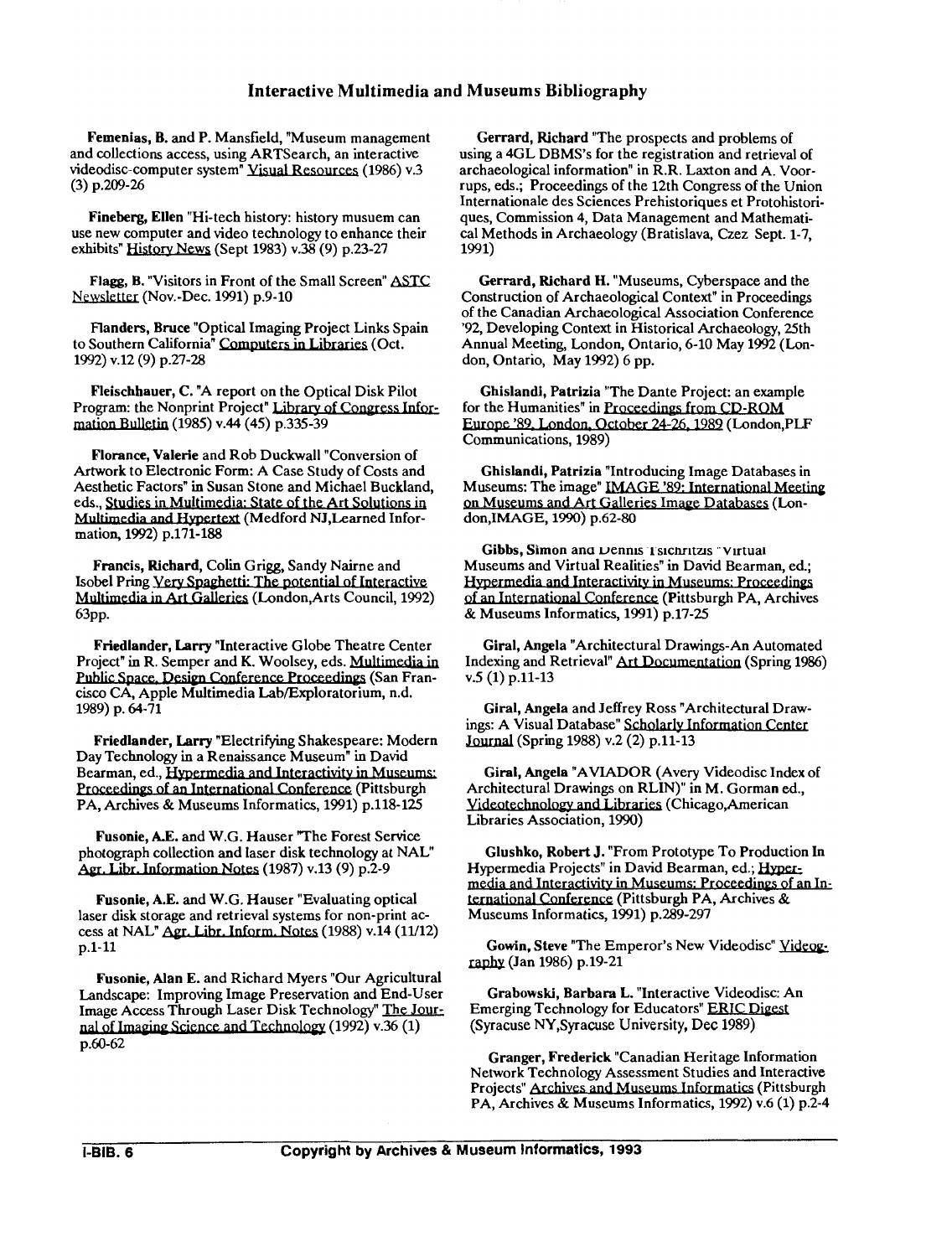Granger, Frederick and Stephen Alsford Canadian Museum of Civilization Optical Disc Project: a report (Ottawa, 1988) 58 pp.

Granger, Stewart and R. Lindermeier "Analytical and Prototyping: Approaches to User's Need's" presented at the conference on Electronic Imaging and the Visual Arts. London, July 1991

Greenwood, E.F., P.W. Phillips and I.D. Wallace "The Natural History Center at the Liverpool Museum" International Journal of Museum Management and Curatorship (1989) v.8 (2) p.215-25

**Grigg,** Colin "What is Interactive?" Very Spaghetti, The Potential of Interactive Multimedia in Art Galleries (Arts Council, 1992) p.4-6

Grimshaw, A. and B. Williams "BBC Domesday: from Parchment and Quills to lasers and disks" Inform. Media Technol. (1987) v.20 (4) p.164-66

Guimier-Sorbets, Anne-Marie, Pierre Debeine and Gerard Cambillau "Applications" in Serge Cacaly, editor, Image et Videodisque (Paris,La Documentation Francaise, 1988) p.119-154

Hamber, Anthony and K. Martinez "Towards a colorimetric digital image archive for the visual arts" SPIE proc. ser. (1989) v.1073 p.114-21

Hauge, Jostein H. Electronic Books - Multimedia Ref-<br>erence Works: Proceedings of the Bergen Conference 21-23 November, 1990 (Bergen Norway, Norwegian Computing Centre for the Humanities, 1991) 195 pp

Harward, V.J. "From Museum to Monitor: the Visual Exploration of the Ancient World" Academic Computing (May-June 1988) p.16-19; 69-71

Hausman, J. "Art history core videodisc retrieval project at the School of Art and Art History and Weeg Computing Center, University of Iowa" International Bulletin Photogr, Docum. Vis. Arts (1986) v.13 (1) p.13-16

Haycox, Jamie L. "Guide to Imaging Hardware and Software" Bulletin of the American Society for Informalion Science (Silver SpringMD, Jun-Jul 1992) v.18 **5** p.13- 14

Heller, James S. "The Public Performance Right in Libraries: Is There Anything Fair About It?" Law Library Journal (Spring 1992) v.84 (2) p.315-340

Hemsley, James and Anthony Hamber "VASAR1:A European Approach to Exploring the Use of Very High Quality Imaging Technology to Painting Conservation and Art History Education" in David Bearman, ed., Hyper-<br>media and Interactivity in Museums: Proceedings of an International Conference (Pittsburgh PA, Archives & Museums Informatics, 1991) p.276-288

Herve, Flore and Marie Corneloup **"Les** Technologies Audiovisuelles au Musee Albert Kahn: Outil de communication avec le public et de gestion du fonds" unpublished paper given at AVICOM: Comite international de l'audiovisuel et des nouvelles technologies de l'image et du son, Du 19 au 26 septembre 1992 in Quebec, Canada pp.13

Hilke, Dorothy D., Elizabeth C. Hennings and Miriam Springuel "The Impact of Interactive Computer Software on Visitors' Exhibition Experiences: a Study" ILVS Review (1988) v.1 (1) p.34-49

Hoekema, James "Metaphors for Navigation: How to Quit While You're Ahead" Journal of Interactive Instruction Development (Winter 1992) v.4 (3) p.3-6

Hoekema, James "The Case of 'Treasures of the Smithsonian'" Interactive Multimedia (Sigma Press, 1990) v.1 p.7-22

Hoekema, James "Hypercard and CD-I: The 'Mutt and Jeff of Multimedia Technologies" in Diane M. Gayeski, ed., Multimedia for Learning: Development. Application, Evaluation, Chapter 5 (Englewood Cliffs-Educational Technology Publications, 1993) p.51-61

Hoekema, James "Hypercard as a Development Tool for CD-I, The Case of 'Treasures of the Smithsonian'" New Media News (Boston,Boston Computer Society, Spring, 1990) v.4 (2) p.1,14-20

Hoekema, James "Interactive Multimedia for Art Education", unpublished report for the Getty Center for Education in the Arts (March 1991)

Hoekema, James 'Treasures of the Smithsonian: A Bearman, ed., Hypermedia and Interactivity in Museums: Proceedings of an International Conference (Pittsburgh PA, Archives & Museums Informatics, 1991) p.126-131

Hoekema, James "Multimedia Design for Consumers: The Case of Treasures of the Smithsonian" Interactive Multimedia (Sigma, England, Oct-Dec. 1990) v.1 1 p.7-22

Hoffos, Signe Multimedia and The Interactive Display in museums, exhibitions and libraries Library and Information Research Report 87 (The British Library Board, 1992) 91pp

Hogan, Matthew, Corinne Jorgensen and Peter Jorgensen "The Visual Thesaurus in a Hypermedia Environment: A Preliminary Exploration of Conceptual Issues and Applications" in David Bearman, ed., **Hvoermedia**  and Interactivity in Museums: Proceedings of an International Conference (Pittsburgh PA, Archives & Museums Informatics, 1991) p.202-221

Holden, Lynn "Art Goes High Tech" Art News Magazine (Feb., 1993) p.82-83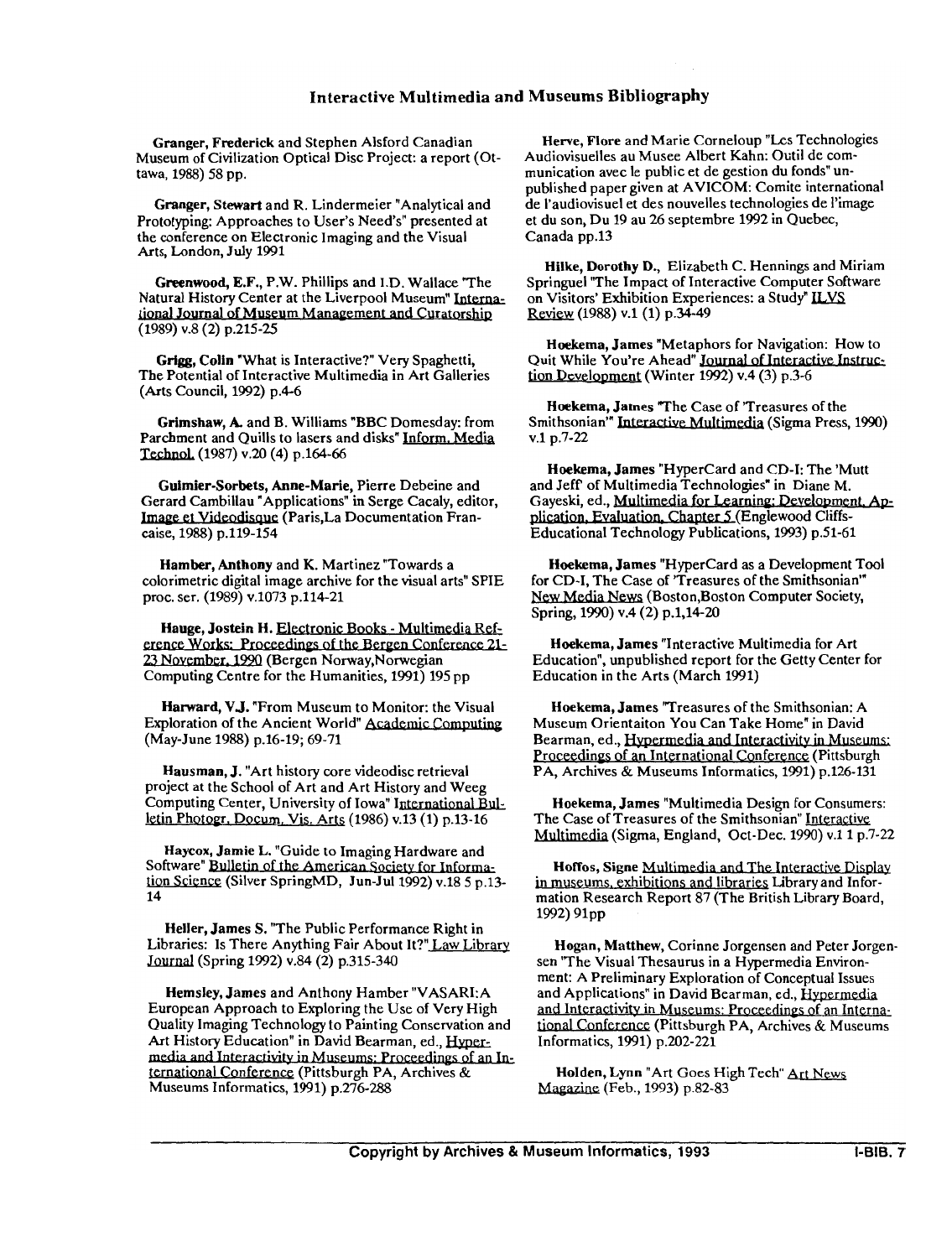Holden, Lynn "The Interdisciplinary Teaching Network Interactive Multimedia and Mu<br>
Holden, Lynn "The Interdisciplinary Teaching Network<br>
(ITeN): Ancient Egypt Prototype Application" Bulletin of<br>
the American Society for Information Science (Oct/Nov,<br>
1992) v.19 (1) p.10-11<br> (ITeN): Ancient Egypt Prototype Application" Bulletin af the American Society for Information Science (Oct/Nov, 1992) v.19 (1) p.10-11

Holden, Lynn "A New Light on Ancient Egypt: Using Computers to Understand Traditional Culture " Carnegie Magazine (Sept. 1991) p.3-5

Hoptmann, Glen "The Virtual Museum" in Barett, ed. Sociomedia: Multimedia, Hypermedia and the Social Construction of Knowledge (Cambridge, MIT Press, 1992)

Howes, Deborah Seid "When One Interactive System is not Enough" in David Bearman, ed., Hypermedia and Interactivity in Museums: Proceedings of an International Conference (Pittsburgh PA, Archives & Museums Informatics, 1991) p.132-136

Hudrisier, Henre and Xavier Dalloz "Perspectives" in Serge Cacaly, ed., Image et Videodisque (Paris, La Documentation Francaise, 1988) p.115-188

Hunter, Ian 'The Gateshead Hypertour Tourist Information System: an Application of HyperCard" Library Association Record (1991) v.93 (4) p.207-210

Hunter, Ian "The Hypertour Tourist Information System" ASLIB Information (1991) v.19 (10) p.350-352

Hunter, Ian "Introwork: CD-I in Gateshead" Library Technolow News (Feb. 1993) v.6 p.1-2

Hunter, Ian "Multimedia Applications in Public Libraries and Arts Services" in M. Feeney and S. Day, eds. Multimedia Information (Bowkei Saur, 1991) p.155-163

Hupert, David "The Museum Experience" in R. Semper and K. Woolsey, eds. Multimedia in Public Space, Design Conference Proceedings (San Francisco CA, Apple Multimedia Lab/Exploratorium, n.d. 1989) p. 23-30

Isbouts, Jean-Pierre "The Digital Renaissance: Of Bagpipes, Boccacio and Balboa, the story of the production of The Renaissance of Florence" Instructional Delivery Systems (Jan/Feb 1992) p.10-14

Jacob, George "Projects in Interactivity in India: Problems and Opportunities" in David Bearman, ed., Hypermedia and Interactivity in Museums: Proceedings of Isbouts, Jean-Pierre "The Digital Renaissance: Of Bag<br>pipes, Boccacio and Balboa, the story of the production of<br>The Renaissance of Florence" Instructional Delivery Sys-<br>tems (Jan/Feb 1992) p.10-14<br>Jacob, George "Projects Museums Informatics, 1991) p.322-323

Jacobi, Daniel and Marie-Sylvie Poli "Ecrire/lire les textes des etiquettes dans les musees et les expositions scientifiques" in REMUS 91: La Museologie des Sciences et des techniques; Actes du collague des 12 et 13 Decembre 1991 (Paris,OCIM, 1993) p.66-75

Jaric, Margareta "Interactivity for Handicapped Access" in David Bearman, ed., Hypermedia and Interactivity in Museums: Proceedings of an International Conference (Pittsburgh PA, Archives & Museums Informatics, 1991) p.324-325 Sabliography<br>
reareta "Interactivity for Handicapped Ac-<br>
d Bearman, ed., Hypermedia and Interac-<br>
eums: Proceedings of an International<br>
(Pittsburgh PA, Archives & Museums Infor-<br>
p.324-325<br>
ark K. "Interactive Videodisc

Jones, Mark K. "Interactive Videodisc and the Self-Directed Learner" Optical Information Systems (Jan-Feb 1987) v.7 (1) p.62-65

Kahn, Paul "Joining the Network of Ideas: the impact of digital information on the organization of knowledge"

Kahn, Paul and Bernard J. Haan "Video in Hypermedia: The (1991) v.7 (4) p.353-360

Kahn, Paul Visual Logic: User Interface Guidelines<br>for Language Software Products (Boston, Houghton Mif-The Annual Review of Communications and Society<br>
(1990) v.2 p.1-57<br> **Kahn, Paul and Bernard J. Haan "Video in Hyper-**<br>
media: The Design of InterVideo" <u>Visual Resources</u><br>
(1991) v.7 (4) p.353-360<br> **Kahn, Paul <u>Visual Logi**</u> flin Software Division, Houghton Mifflin, 1992)

Kamisher, Lisa M. "The Images System: Videodisc and Database Integration for Architecture" (

Kamisher, Lisa M. "Electronic Images: The Aga Khan Program for Islamic Architecture Videodisc Project" in Anthony Hamber, Jean Miles, and William Vaughan, eds.<br>Computers and the History of Art (London,Mansell Publishing Ltd., 1989)

Kann-Rasmussen, Lars and Carsten Larsen "Photography and Image Databases: Documentation project at the National Museum of Denmark" Archaeological Com-<br>puting Newsletter (March 1991) v.26 p.1-7

Kelly, Sarah A. "Use of a Laser Videodisc System: Attitudes" College & Research Libraries (July 1988) p.357-362

Kent, Fred "People Using Public Space" in R. Semper and K. Woolsey, eds. Multimedia in Public Space, Design Conference Proceedings (San Francisco CA, Apple Multimedia Lab/Exploratorium, n.d. 1989) p. 19-22

Kirsch, Russell A. "Making Art Historical Sources Visible to Computers: Pictures as Primary Sources for Computer-Based Art History Data" in Laura Corti, **ed.,**  ing of Art History Data and Documents (Florence Italy, 1989) v.2 p.274-290,

Koester, Stephanie The Use of Interactivity and Technologly in Museums Archives & Museum Informatics Technical Report No. 16 (Pittsburgh PA, Archives & Museum Informatics, 1993)

Kool, Richard and David Denning "The JASON Project: Creation and Evaluation" Minds in Motion (Fall 1989) p.45-57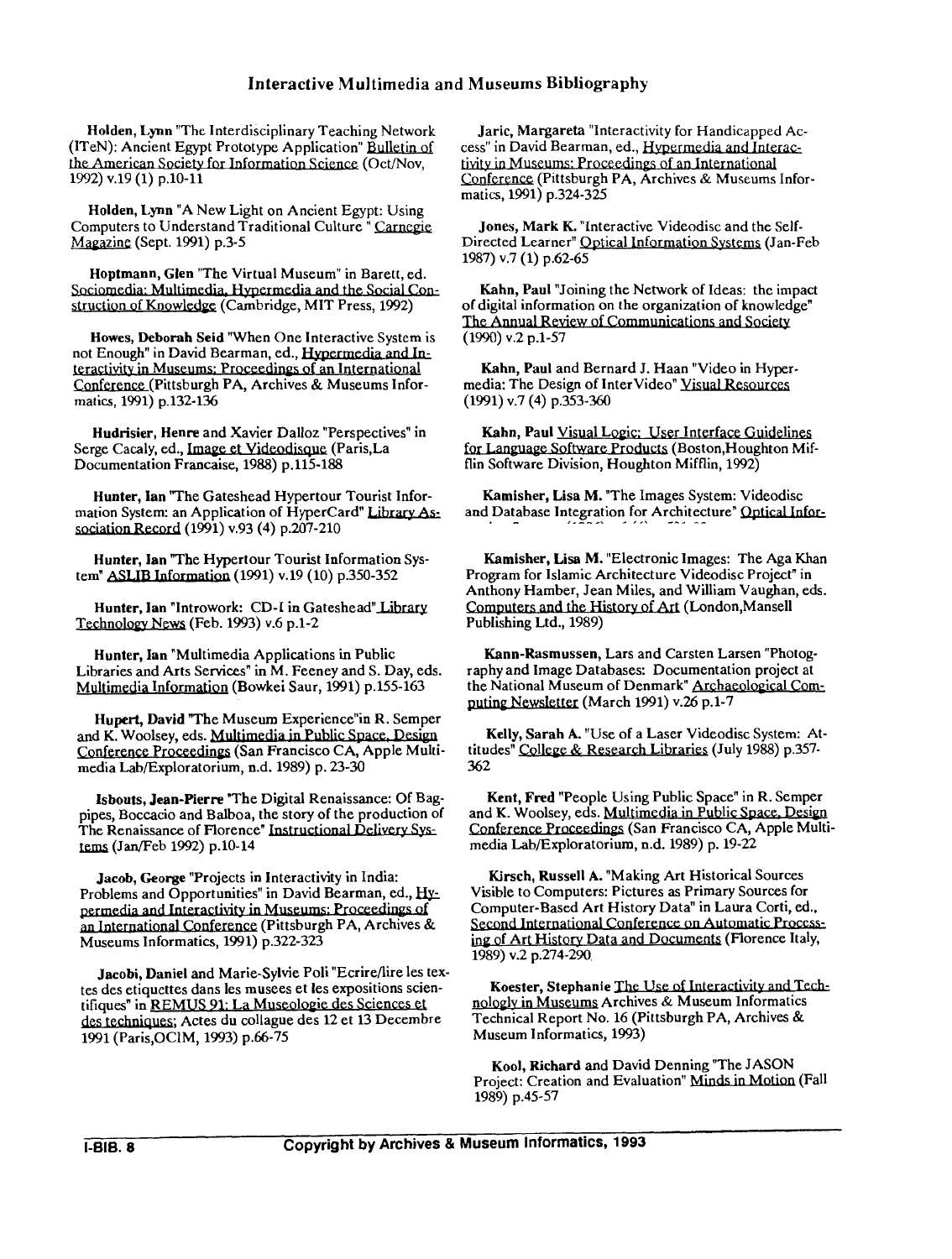Krueger, Myron W. "Responsive Environments" Proceedings of National Computer Conference, 1977 v.46 p.375-385

Krueger, Myron W. "VIDEOPLACE -- An Artificial<br>Reality" Proceedings of the ACM Conference on Human<br>Factors in Computing Systems (April, 1985) Reality" Proceedings of the ACM Conference on Human<br>Factors in Computing Systems (April, 1985)

Krueger, Myron W. "VIDEOPLACE : A Report from the Artificial Reality Laboratory" Leonardo (Oct. 1985) v.18 (3) p.145-151

Krueger, Myron W. "VIDEOPLACE Sampler" **GRAPH Video Review (1986)** 

Krueger, Myron W. "VIDEOPLACE and the Interface of the Future" in Brenda Laurel, ed., The Art of Human Interface (Reading, MA,Addison-Wesley, 1990) p.405-416

Krueger, Myron W. "Full-Body Interactive Exhibits" in David Bearman, ed., Hypermedia and Interactivity in Museums: Proceedings of an International Conference (Pittsburgh PA, Archives & Museums Informatics, 1991) p.222-234

Labombarda, P. "Recording the Italian Cultural<br>Heritage: a Challenging Area for Optical Memory Systems" Electronic Optical Publishing Review (1987) v.7 (3) p.136-40

Lantz, Ed "Virtual Reality in Science Museums" Instruction Delivery Systems (1992) v.6 (4) p.10-12

Larsen, Carsten "Introducing Image Databases in Museums: The Database and the Interface" IMAGE '89: International Meeting on Museums and Art Galleries<br>Image Databases (London,IMAGE, 1990) p.81-87

Le Blanc, Elaine and Peter Walsh "The Heard Museum" Instruction Delivery Systems (1992) v.6 (3) p.16,33

**Le** Guet-Tully, Francoise and James Bradburne "A la recherche de la lisibiite et du sens des instruments Wassima: Proceedings of an International Paper Network (See N. Touch and Go' Museums Journal<br>
Trisburgh PA, Archives & Museums Information, 1993)<br>
2.2-234<br>
2.2-234<br>
2.2-234<br>
2.2-234<br>
2.2-234<br>
2.2-234<br>
2.2-234<br>
2.2-234<br>
2.2 astronomiques du Mont-Gros" in REMUS 91: La Museologie des Sciences et des techniques; Actes du collague des 12 et 13 Decembre 1991 (Paris,OCIM, 1993) p.95-102

Le Marec. Joelle "L'interactivite: rencontre entre visiteurs et concepteurs" Publics et musees (September 1993) no. 3

**Lefftz,** Michel and Bernard Van Den Driesche "Utilisation de I'informatique dans les musees, I'experience du Musee de Louvain-la-Neuve" La vie des musees, **Bulletin**  astronomiques du Mont-Gros" in REMUS 91: La<br>
Museologie des Sciences et des techniques; Actes du col-<br>
lague des 12 et 13 Decembre 1991 (Paris, OCIM, 1993)<br>
p.95-102<br>
Lock,<br>
Le Marec, Joelle "L'interactivite: rencontre ent 38

Lefftz, Michel "Quelle informatique pour approcher Lefftz, Michel "Quelle informatique pour approcher<br>
l'art? L'experience du musee de Louvain-la-Neuve" Jour-<br>
rel de reflexion sur l'informatique (1991) y 29 p 61 65 Museums Bibliography<br>Lefftz, Michel "Quelle informatique pour a<br>l'art? L'experience du musee de Louvain-la-N<br>nal de reflexion sur l'informatique (1991) v.20<br>Lefftz, Michel "Informatique et musees nou (1991) v.20 p.61-65

Lefftz, Michel "Informatique et musees nouvelles perspectives" Actes du Quatrieme Congres de **1'-**  Association des Cercles Francophones d'Histoire et d'-Archeologie de Belgique. Lle Congres de la Federation des Cercles d'Archeologie et d'Histoire de Belgique, Liege, 20-23 aout 1992 ,a paraitre (1992)

Lenepveu, P. "La banque d'images du Musee d'Orsay: descriptif sommaire" (Paris, Musee d'Orsay, 1988) 13pp.

Lesk, Michael "Report on the Anglo-French Workshop on Image Handling for Museums and Libraries<sup> $\dot{h}$ </sup> (1990) 3pp

Lewis, Peter N. "Touch Play at the Golf Musuem" The **Bulletin of the Centre for Environmental Interpretation** (August 1991)

Lewis, Peter N. "Touch and Go" Museums Journal (February 1993)

Lewis, Peter N. "Taking the British Golf Museum<br>Home" David Bearman, ed., Hypermedia and Interactivity in Museums: Proceedings of an International Conference (Pittsburgh PA, Archives & Museums Informatics, 1991) p.137-143

Litwak, Howard "Design Considerations For Interactive Videodisc" in David Bearman, ed., Hypermedia and Interactivity in Museums: Proceeding of an International Conference (Pittsburgh PA, Archives & Museums Informatics, 1991) p.144-149

Llewellyn, Richard "Image Storage and Retrieval: A Tool For Museum Collection Management" David Bearman, ed., Hypermedia and Interactivity in Museums: Proceedings of an International Conference (Pittsburgh PA, Archives & Museums Informatics, 1991) p.150-158

Lock, G.R. and C.J. Dallas "Compact Disc - Interactive, A New Technology For Archaeology?" Science and Archaeology (1990) v.32 p.5-14

**Lock,** Gary and Philip Smith "Visualizing Ancient Greece: The Sacred Way Project" in David Bearman, ed., Proceedings of an International Conterence (Pittsb<br>PA, Archives & Museums Informatics, 1991) p.150<br>Lock, G.R. and C.J. Dallas "Compact Disc - Inte<br>tive, A New Technology For Archaeology?" Science<br>Archaeology (1990) v.32 p. of an International Conference (Pittsburgh PA, Archives & Museums Informatics, 1991) p.330

Loeffler, Carl "The Networked Virtual Art Museum"<br>Bulletin of the American Society for Information Science

Logan, Anne-Marie "Optical Media" Visual Resources (1988) v.5 p.177-82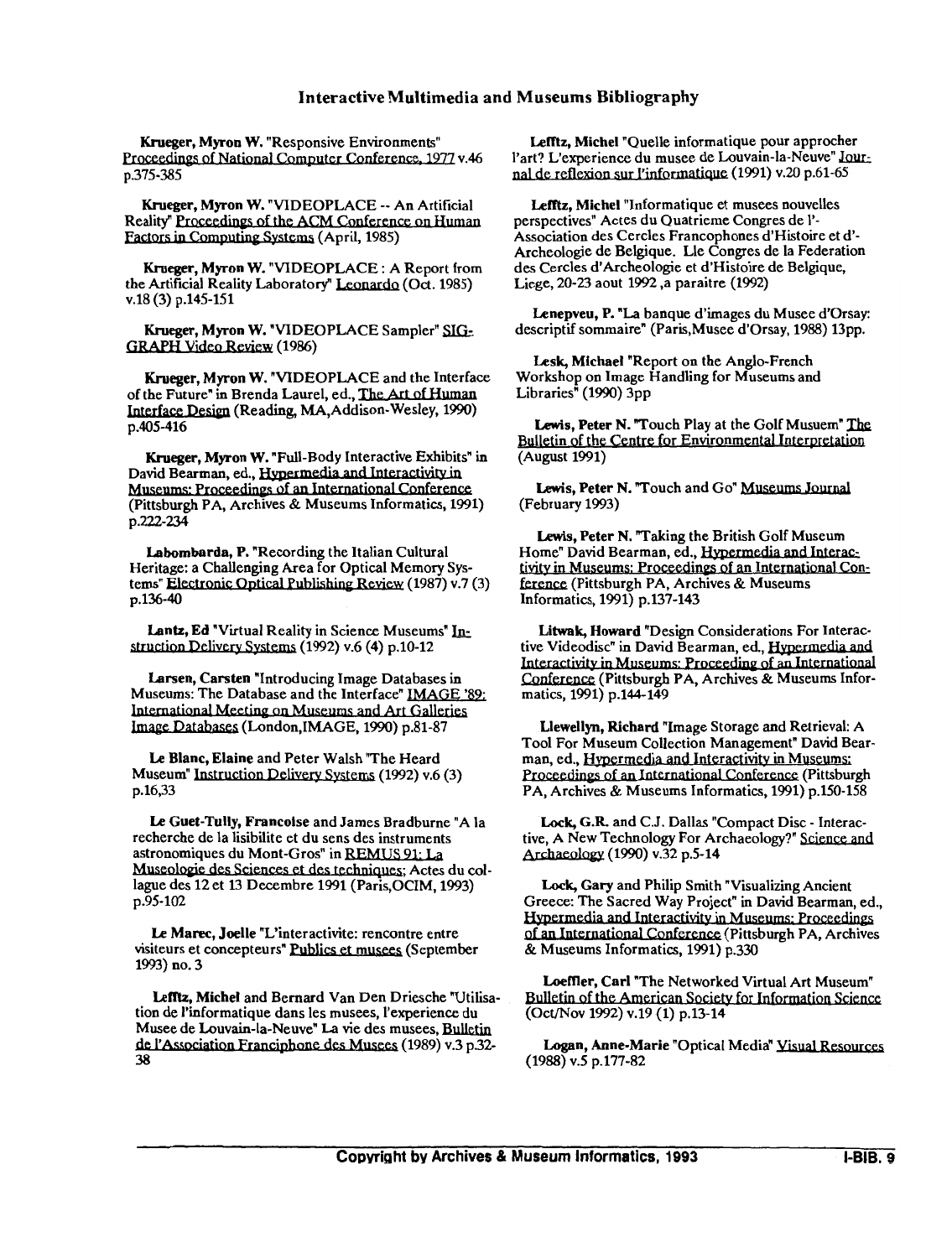Looms, Peter Olaf "Introducing Image Databases in Museums: Getting Started" **IMAGE** '89: International Meeting on Museums and Art Galleries Image Databases (London, IMAGE, 1990) p.55-61.

Looms, Peter Olaf "Intellectual Property and Multi-<br>media" David Bearman, ed., Hypermedia and Interactivity in Museums: Proceedings of an International Conference (Pittsburgh PA, Archives & Museums Informatics, 1991) p.235-245

Looms, Peter Olaf "Long-term conservation and dissemination issues for image databases" Electronic Imag-<br>ing and the Visual Arts Conference Proceedings 1992 (Aldershot, UK, Brameur, 1992)

Looms, Peter Olaf "Image Databases" in J. Ayre, J. Callaghan and S. Hoffos, eds., The European Multimedia Yearbook '93 (London, England, Interactive Multimedia Publications Ltd., 1993) p.77-79

Looms, Peter Olaf "Interactive Multimedia in Education - Chapter 6" Colin Latchem, John Williamson and Lexie Henderson-Lancett, ed., Interactive Multimedia - Practice and Promise (London, England,Kogan Page, 1993) p.115-134

Looms, Peter Olaf "Economic and Design Issues of Large-Scale Multimedia Databases" David Bearman, ed., Hypermedia and Interactivity in Museums: Proceedings ion - Chapter 6" Colin Latchem, John Williamson and<br>Lexie Henderson-Lancett, ed., Interactive Multimedia-<br>Practice and Promise (London, England, Kogan Page,<br>1993) p.115-134<br>Looms, Peter Olaf "Economic and Design Issues of<br> of an International Conference (Pittsburgh PA, Archives & Museums Informatics, 1991) p.298-306

Loven, John "So, What Do You Want To See? Designing the User Interface for Ships and Aircraft of the U.S.<br>Navy An Interactive Multi-media Database Display" David Bearman, ed., Hypermedia and Interactivity in<br>Museums: Proceeding of an International Conference (Pittsburgh PA, Archives & Museums Informatics, 1991) p.159-163

Lucker, Amy "The Visual Materials Format: Columbia's AVIADOR Project Links On-line Description to Videodisc Images Using the 789 Field" Qperations Update (September 1987) v.43 p.4-8

Lunin, Lois F. "Analyzing Art Objects for an Image Database. Are Index Terms Necessary? Should the Image be Analog or Digital?" ASIS in press

Lunin, Lois F. "High Tech Information Lab Opens at Library of Congress" Information Today (May 1992) v.9 (5) p.15-17

Lydecker, Kent "Observations on Museum Use of Electronic Imaging: Today and Tomorrow" Visual Resour-(1991) v.7 (4) p.311-317

Lynch, Clifford "Perspectives on Imaging: Advanced the Musee D'C<br>oplications" Journal of the American Society for Infor- (1992) v.12 (1) Applications" Journal of the American Society for Infor- (1992) v.12 (1)<br>mation Science v.42 (8) p.575-620

Lynch, Clifford A. "Issues in the Use of the Internet for Image Transport", Advanced printing of paper summaries of Electronic Imaging West'91, April 15-18, 1991, Anaheim, CA (Newtonville, MA,BIS Strategic Decisions, 1991) p.163-166

Lynch, Clifford A. "Electronic Imaging in the University Environment: Issues and Applications" Proceedings, Electronic Imaging Conference West, Pasadena, CA, April 10-13,1989 (Pasadena CA, April 1989) v.2 p.1089- 1095

MacDonald, George and Stephen Alsford "The Museum as Hypermedium" a paper presented at a conference of the Commission de la Republique de France pour LUNESCO, 'Que devient la culture dans une societe mediatheque?', Lille, France 1988 mond A: Electronic magnig introduces ment: Issues and Applications Proceedings,<br>maging Conference West, Pasadena, CA,<br>maging Conference West, Pasadena, CA,<br>maging Conference West, Pasadena, CA,<br>1989 (Pasadena CA, April 198

MacDonald, George and Stephen Alsford "Visitor Participation in Tomorrows Museums" a paper presented at the eighth biennial conference of the Australian Heritage Parks Association on 'Business Heritage Presentation' 30 April - 2 May, 1990 (1990) p.79-94

MacDonald, George and Stephen Alsford "The<br> **And Stephen Alsford "The Alsford"** 

MacDonald, George and Stephen Alsford "Future Horizons: The Information Age and its Implications for New Technological Horizons, Winnipeg, Canada (Win-Museums" Proceedings from Museums and Information: nipeg,CHIN, 1991) p.28-36

Magel, Mark "Still-Frame Audio: The Voice in the Video" Videodisc Update (Santa Ana, CA, EECO) 4pp

Makkuni, Ranjit "A Gestural Representation of the Process of Composing Chinese Temples" **IEEE** Computer Graphics and Applications (1987) v.7 (1)2 p.45-61

Makkuni, Ranjit "A Diagramatic Interface to a Database of Thangka Painting" Visual Database Systems Proceedings of the IFIP Working Conference on Visual Database Systems (Tokyo, North Holland, 1989) p.339-369

Makkuni, Ranjit "The electronic sketch book of Tibetan Thangka painting" The Visual Computer (Springer-Verlag, 1989) v.5 p.227-242

Makkuni, Ranjit "Museum of the Future, N-Dimensional Art, Project Gita-Govinda" Project Gita-Govinda; A Prospectus (Xerox PARC, 1989) 8pp

Markoff, John "San Francisco's Exploratorium" Byte (June 1984) v.9 (6) June p.279-82

Marsh, Eva "Image & Textual Information Systems at the Musee D'Orsay" Document and Image Automation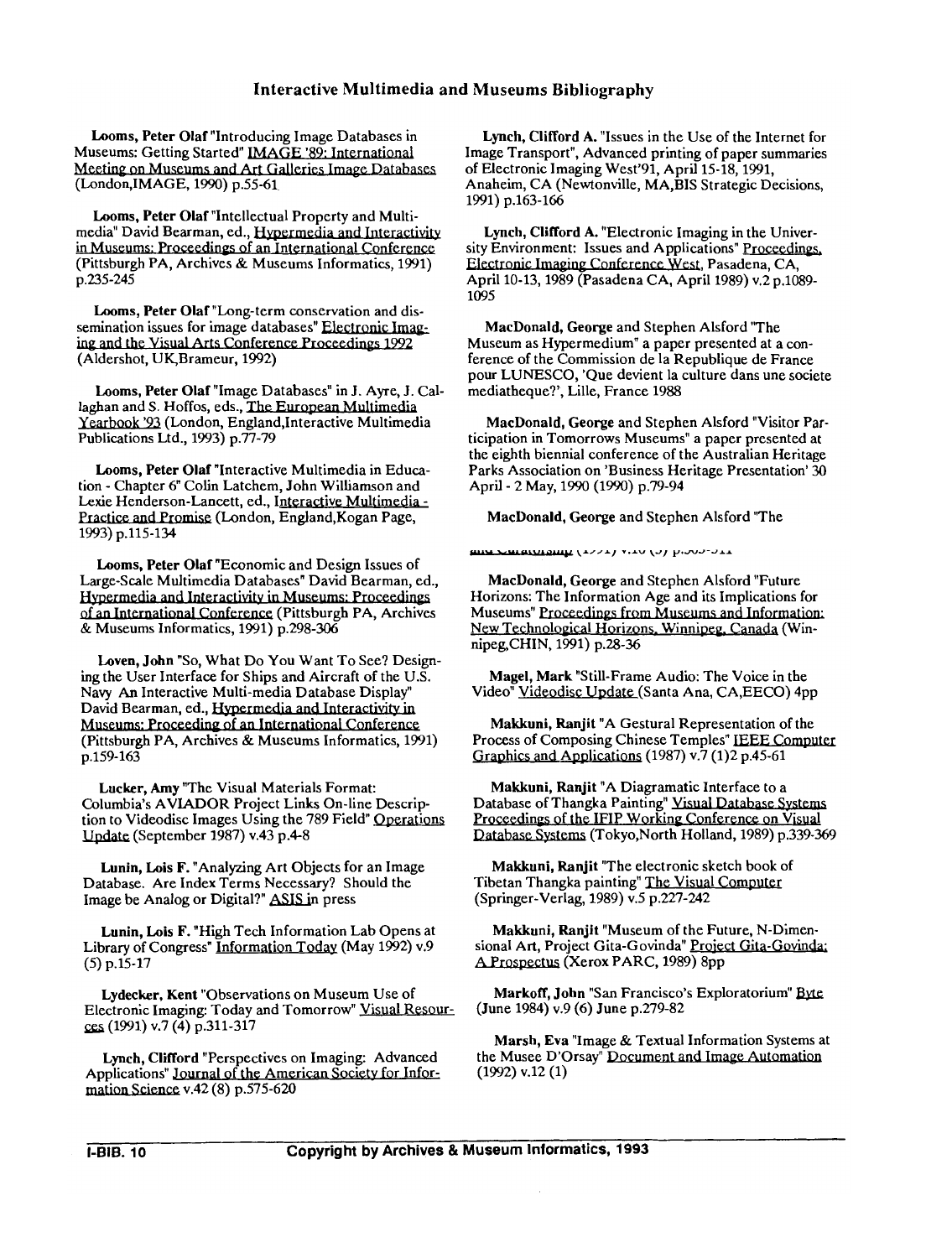Martin, Jean "Aspects juridiques de la production et de I'exploitation du videodisque" in Serge Cacaly, ed., Image et Videodisque (Paris,La Documentation Francaise, 1988) p.61-74

Martinez, Kirk "High resolution Images of Paintings: The Vasari Project" Microcomputers for Information Management (Dec. 1991) v.8 (4) p.277-284

Mason, Pamela R "Ornamental Horticulture on a Multimedia CD-ROM" CD-ROM EndUser (1990) v.2 (3) p.46-48

Mason, Pamela R "Plant It!-CD: A Multimedia CD-ROM on Ornamental Horticulture" Quarterly Bulletin of the International Association of Agricultural Information Specialists (1992) v.37 (1/2) p.23-30

Maurer, H. "The Viewseum - An Introduction" IIG -Report-Series (Graz, Austria, Austrian Computer Society OCG, Sept. 1990) v.279 19pp

Maurer, H. and M.R. Williams "Hypermedia systems and other computer support as infrastructure for museums" Journal of Microcomputer Applications (Academic Press Limited, 1991) v.14 p.117-137

Maurer, H. "Why Hypermedia Systems are Important" IIG-Report Series, #331 (Druck: Offsetschnelldruck, Feb 1992) 15 pp

Mercer, I. 'Treasures of the earth: a hierarchical display aided by microcomputers and videodisc" (1988) 17pp

Miles, Roger S. "Museum Audiences" **International**  Journal of Museum Management and Curatorship (1986) v.5 p.73-80

Miles, Roger "The Impact of Research on the Approach to the Visiting Public at the Natural History Museum, London" International Journal of Science Education (1991) v.13 (5) p.543-549

Miller, David C. "Moving Information: Graphic Images Northwest (Benicia, CA,DCM Associates, Nov. 1986) on CD ROM" Special Report to Fred Meyer Charitable<br>Trust, Library and Information Resources for the 35<sub>pp</sub>

Mills, Martha "Use of Advanded Digital Technology in Public Places" Archives and Museum Informatics (Pittsburgh PA, Archives & Museum Informatics, Fall, 1992) v.6 (3) p.2-8

Mintz, Ann "Moving Target" Museum News (1991) v.70  $(3)$  p.65-68

Mintzer, Fred, Ying L. Yao and John D. McFall "A Computer System for Scanning and Cataloging the Art of Andrew Wyeth" *SDectra* (Summer/Fall 1992) v.19 (3,4) p.9-15

Moir, Michael 'The Use of Optical Disc Technology to Improve Access to Historical Photographs" Archives and Museums Informatics. (1992) v.6  $(1)$  p.5-12

Mole, Dennis "The videodisc as a pilot project of the Public Archives of Canada" Videodisc/Videotex (1981) v.1 (3) p.154-61

Mole, Dennis and Josephine Langham Pilot Study of the Application of Video Disc Technology at the Public Archives of Canada (Ottawa,Pub.Archs.Can.. 1982)

Moline, Judi "Designing Multimedia Systems for Archives of Canada (Ottawa,Pub.Archs.C<br>Moline, Judi "Designing Multimedia S.<br>Museum Objects and their Documentation<br>puters for Information Management (Jun<br>p.69-86 Museum Objects and their Documentation" Microcom-(June 1991) v.8 (2) p.69-86

Moline, Judi "Linking Information to Objects: A **Hy**pertext Prototype for Numismatics" Visual Resources (1991) v.7 (4) p.361-377

Alexocialition of Agricultural Information<br>
20.30 (120) p.23-30<br>
20.30 (120) p.23-30<br>
The Viewseum - An Introduction IEG<sub>2</sub> pertext Prototype for Numismatics' <u>Visual Resources</u><br>
CHAR, Austria, Australian Computer Society Moline, Judi "Chapter 10 -- The User Interface: A **Hy**pertext Model Linking Art Objects and Related Information" in Martin Dillon, ed., Interfaces for Information<br>Retrieval and Online Systems: The State of the Art (New<br>York Greenwood Press 1991) p.133-148 York,Greenwood Press, 1991) p.133-148

Moline, Judi "Using Standards to Facilitate Access and Reuse of Museum Information" in David Bearman, ed.,<br>Hypermedia and Interactivity in Museums: Proceeding of pertext Model Linking Art Objects and Related Information" in Martin Dillon, ed., Interfaces for Information<br>Retrieval and Online Systems: The State of the Art (New<br>York, Greenwood Press, 1991) p.133-148<br>Moline, Judi "Usin Museums Informatics, 1991) p.307-315

Moline, Judi "Designing Multimedia Systems for<br>Museum Objects and their Documentation" in Susan Stone and Michael Buckland, eds., Studies in Multimedia:<br>State of the Art Solutions in Multimedia and Hypertext (Medford NJ,Learned Information, 1992) p.139-152

Moline, Judi "Towards Open Multimedia Systems for Museum Objects and Their Documentation" *SDectra* (Pittsburgh PA,Museum Computer Network, Summer/Fall 1992) v.19 (3,4) p.2-8

Morrall, Anne "Evaluation of Hypertext Software to Create a Public Browsing System in a Museum" The Create a Public Browsing System in a Museum" **The** . . Electronic (1991) v.9 (415) p.217-234

Morrissey, Kristine "Visitor Behavior and Interactive Video" Curator (June 1991) v.34 (2) p.109-118

Morrissey, Kristine A. "Interactive Video and Informal Learning Environments" in Michael R. Simonson & Connie Hargrave, Technologv (Ames, Iowa, 1991) p.538-548 search Presentations at the 1991 Annual Convention of<br>the Association for Educational Communications and "Linking Information to Objects: A Hy-<br>
2. for Numismatics" Visual Resources<br>
361-377<br>
"Chapter 10 -- The User Interface: A Hy-<br>
inking Art Objects and Related Information<br>
Dillion, ed., <u>Interfaces for Information</u><br>
Influ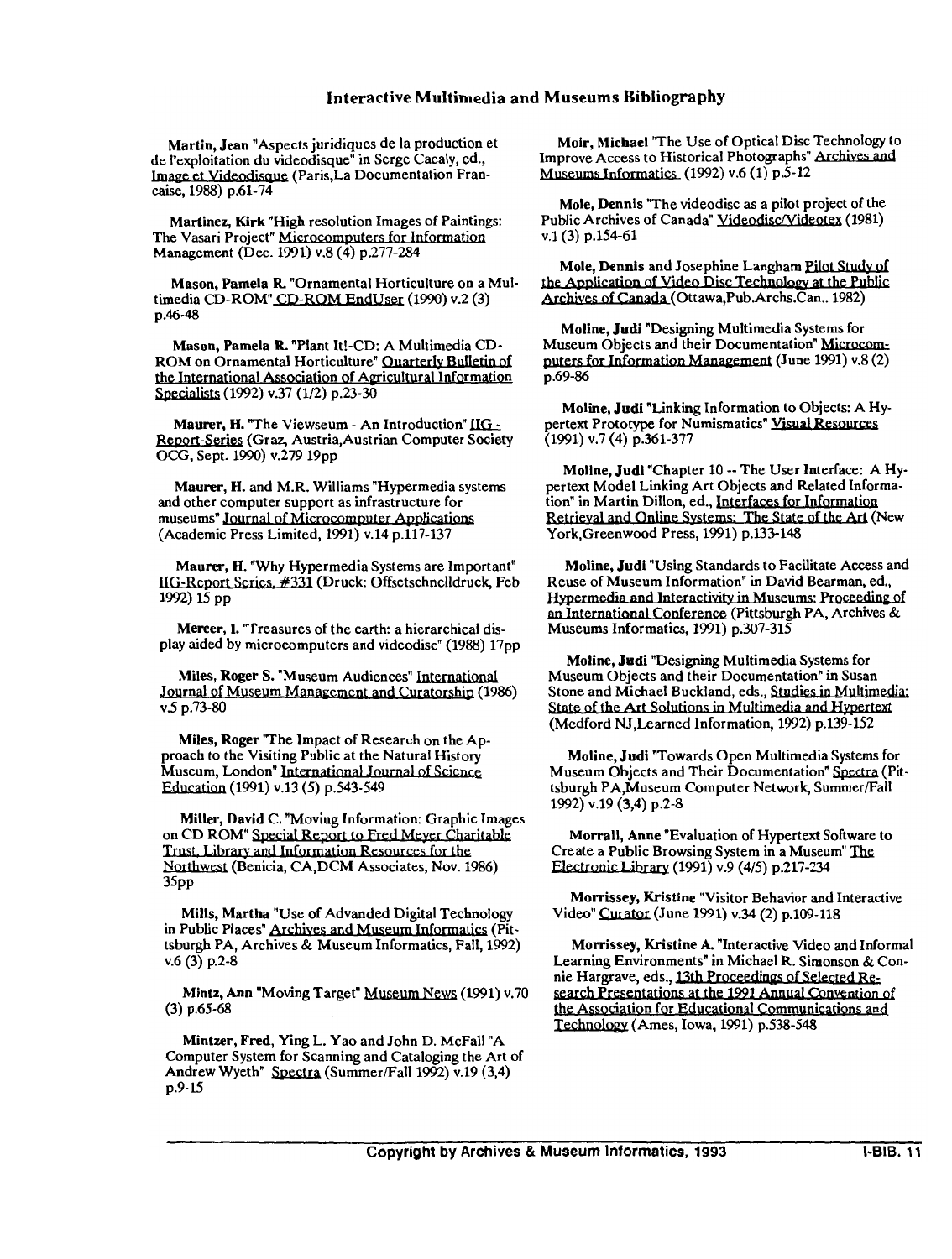Morrissey, Kristine and Zane Berge "Exploring the Relationship Between Media and Learning: Lessons from Relationship Between Media and Learning: Lessons from<br>the Field of Educational Techology" in A.Benefield, S.Bit-<br>good, H.Shettel, eds., <u>Visitor Studies: Theory, Research.</u><br>and Practice, Collected Papers From the 1991 Visi good, H.Shettel,eds.,<u>Visitor Studies: Theory, Research.</u><br>and Practice, Collected Papers From the 1991 Visitor ville AL, Center For Social Design, 1992) v.4 p.178-184 Morrissey, Kristine and Zane Berge "Exploring the Coberhauser, Otto C. "Mealtaionship Between Media and Learning: Lessons from tons in museums and gale<br>the Field of Educational Techology" in A.Benefield, S.Bt. Storage and

Morton, R. and D. Tredinnick "A national medical slide bank: collecting, classifying, and cataloguing" in K.<br>Wamsteker et al, ed., Documed Europe '87: imaging and visual documentation in medicine (Amsterdam, Excerpta<br>Medica, 1987) p.685-90

Moser, Mary Anne, editor Bioapparatus: Proceedings of Virtual Seminar on the Bioapparatus (Banff Alberta, The Banff Centre for the Arts, 1991) 120pp

Mylonas, Elli "An Interface to Classical Greek Civilization" Journal of the American Society for Information Science (March 1992) v.43 (2) p.193-201

Nael, Albert "Image analogique ou image numerique" in Serge Cacaly, ed., Image et Videodisque (Paris, La Documentation Francaise, 1988) p.47-60

Naimark, Michael "Realness and Interactivity" in R. Semper and K. Woolsey, eds. Multimedia in Public Space. Design Conference Proceedings (San Francisco CA, Apple Multimedia LablExploratorium, n.d. 1989) p. 59-63

Nairne, Sandy "Multimedia in American Art Museums" Very Spaghetti, The Potential of Interactive<br>Multimedia in Art Galleries (Arts Council, 1992) p.18-25

Newman, Alan B. "Electronic Imaging Systems for Museums" Visual Resources (1991) v.7 (4) p.319-325

Newman, Alan B. "Present at the Revolution" Museum (Jan/Feb 1992) v.71 (1) p.53-56

Nielson, Kim "Cultural and Technological Resources at the National Gallery of Art: Issues in Preparing for Electronic Collaboration" in David Bearman, ed., Hypermedia and Interactivity in Museums: Proceedings of an International Conference (Pittsburgh PA, Archives & Museums Informatics, 1991) p.326-327

O'Connor, Mary Ann "Markup, SGML, And Hyper-<br>
text For Full-Text Databases: Part I" CD-ROM Profes-<br>
sional (May 1992) v.5 (3) p.112-113<br>
for Museums: Proceedings of

and CD-ROM technology to teach Art History" Journal MDA, 1988) 5pp. of Educational Technology Systems (1988-89) v.17 (1) p.27-32

Oberhauser, Otto C. "Multimedia optical disc applications in museums and galleries" Multimedia Information Potential for Librarv and Information Servicest (Vienna,Osterreichisches Institut fur Bibliotheksforschung, Dokumentations-un Informatioswesen, 1990) p.56-88 Museums Bibliography<br>
Oberhauser, Otto C. "Multimedia optical disc applica-<br>
ions in museums and galleries" Multimedia Information<br>
Slorings and Retrieval Using Optical Disc Technology<br>
Potential for Library and Informati

Oberhauser, O.C. "Interactive multimedia in library and information services" Audiovisual Librarian (London, 1991) v.17 (1) p.17-25

Oker, Jim "Reliability of Interactive Computer Exhibits or, Why Doesn't This  $@#!!# \&$  Thing Work?" in David Bearman, ed., Hypermedia and Interactivity in Museums: Proceedings of an International Conference (Pittsburgh PA, Archives & Museums Informatics, 1991) p.81-89

Oker, Jim "The Living World at the St. Louis Zoo" MuseuMedia (1992) v.2 (4) p.2-5

Parker, Elisabeth Betz "The Library of Congress Non-Print Optical Disk Pilot Program" (Dec 1985) p.289-299

Pearce-Moses, Richard "From Niepce to Now: Thirty  $M$ i $\vert$ 

Arizona State University, University Libraries

Perlmutter, Marty "Media Fallout Shelter - The 'Vision and Television' Exhibit in Boston" E&ITV (Apr 1979) v.ll(4) p.39-42

Peterson, Andrew J. "Evaluation of Hypermedia and Interactivity in the Museum: A Constructivist Approach to Instructional Design" in David Bearman, ed., media and Interactivity in Museums: Proceedings of an International Conference (Pittsburgh PA, Archives & Museums Informatics, 1991) p.74-80

Phelan, Colleen **A.** "The Dickens House Museum Library: a hypermedia prototype" Aslib Proceedings (Sept 1992) v.44 (9) p.309-318

Philips, Phillip "Museum Education at the Liverpool Museum Natural History Centre" **IMAGE '89: International Meeting on Museums and Art Galleries Image** Databases (London, IMAGE, 1990) p.89-92

Nyerges, Alexander Lee "Museums and the Videodisc Phillips, David "Science Centers: A Lesson for Art Gal-<br>Revolution: Cautious Involvement" <u>Videodisc/Videotex</u> leries?" International Journal of Museum Management<br>(Meckler

O'Connor, Mary Ann "Markup, SGML, And Hyper-<br>
the P.M. and R.A. Foster "New Applications for the Allian of Park of The Poster "New Applications for the Act<br>
the national museums and galleries on Mertext For Full-Text Databases: Part I" CD-ROM Profes- computers in the national museums and galleries on Merfor Museums: Proceedings of an International Con-O'Connor, Mary Ann Markup, SGML, And Hyper-<br>
Things, P.W. and R.A. Poster New Applications to<br>
the For Full-Text Databases: Part I'' CD-ROM Profes-<br>
mal (May 1992) v.5 (3) p.112-113<br>
O'Connor, Richard J. "Integrating optic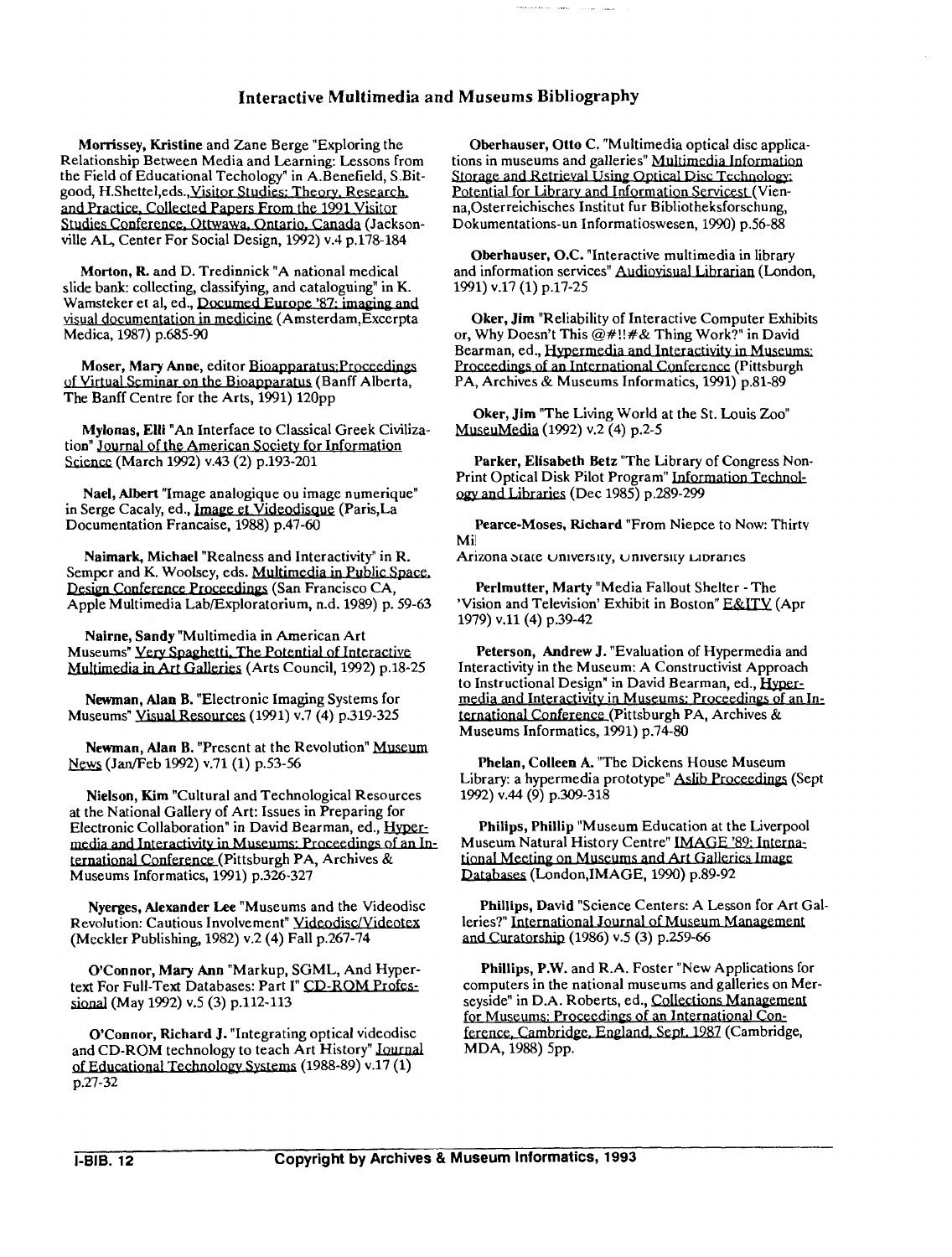**Plaisant, Catherine Guide to Opportunities in Volun**teer Archaeology: Case study of the use of a hypertext system in a museum exhibit Computer Science Technical Report Series (College Park, MDUniversity of Maryland, 11/90)

Pring, Isobel and J. Davis "Annals of Interactivity: Life after Domesday?" Jnteractive Media International (1988) v.2 (3) p.33-34

Pring, Isobel "Museums - a market in need of development" Interactive Media International (1988) v.2 (5) p.62-64

Pring, Isobel "Life after Domesday: the Greenland Project, SIULLEQ" Interactive Media International (1989) v.3 (2) p.18-19

Pring, Isobel "Life after Domesday? 500 Anos Despues: 500 years after Columbus reached America" Interactive Media International (1989) v.3 (3) p.30-33

Pring, Isobel "The Jean Talon Project<br>Media International (1989) v.3 (1) p.7-8 Pring, Isobel "The Jean Talon Project" Interactive

Pring, Isobel, editor **IMAGE 89: The International**<br>Meeting on Museums and Art Galleries Image Databases

Pring, Isobel, editor ITEM (Image Technology in European Museums and art galleries database) (Ipswich,EVAIN, January 1991) v.1 113 pp.

Pring, Isobel, editor ITEM (Image Technology in European Museums and art galleries database) (Ipswich,EVAIN, July 1991) v.2 131 pp.

Pring, Isobel, editor ITEM (Image Technology in European Museums and art galleries database) (Ipswich,EVAIN, March1992) v.3 139 pp

Pring, Isobel, editor ITEM (Image Technology in European Museums and art galleries database) (Ipswich,EVAIN, October 1992) v.4 160 pp.

Pring, Isobel "Implications for Museums and Galleries" Very Spaghetti, The Potential of Interactive Multimedia in Art Galleries (Arts Council, 1992) p.26-30

Pring, Isobel "Introducing Museum & Art Gallery Image Databases" Sharing the Information Resources of Museums (Cambridge,MDA, 1992) p.97-104

Rees, Jeremy "Image Processing and the European Museums Archive" Conference Proceedings of Interactive Multimedia Event, October 17, 1990 (London,Lowndes Exhibition Organisers Group, Oct. 1990) 7 pp

Rees, Jeremy "Art museum as public information Multimedia Event, October 17, 1990 (London, Latin Multimedia Event, October 17, 1990 (London, Latin Exhibition Organisers Group, Oct. 1990) 7 pp<br>Rees, Jeremy "Art museum as public information and Art Galleries Image Databa centers" IMAGE '89: International Meeting on Museums and Art Galleries Image Databases (London, IMAGE, 1990) p.4-12

Rees, Jeremy "European Visual Arts Network"<br>Proceedings of Electronic Imaging and the Visual Arts (London, 1991)

Frience is the meaning of the meaning of the state of the state of the state of the state of the state of the state of the state of the state of the state of the state of the state of the state of the state of the state o Rees, Jeremy "Intellectual Property and Interactive<br>
Multimedia Collaborations" in David Bearman, ed., Hy-<br>
normadia and Interactivity in Museums: Proceedings of permedia and Interactivity in Museums: Proceedings of an International Conference (Pittsburgh PA, Archives & Museums Informatics, 1991) p.257-264 Rees, Jeremy "European Visual Arts Network"<br>
roccedings of Electronic Imaging and the Visual Arts<br>
London, 1991<br>
Rees, Jeremy "Intellectual Property and Interactive<br>
Reilly, the Multimedia Collaborations" in David Bearman,

**Rees,** Jeremy "Museum and Information Technology" Proceedings of Symposium Art in the Future. Art Summit Tokyo, February 8-10, 1991 (Tokyo, 1991) p.81-84

Rees, Jeremy "Arriving at International Collaboration" Proceedings of RECOMDOC '92 - Eastern and Central **European Regional Conference on Museum and Cultural Heritage Documentation (Sinaia, Romania, 1992) p.46-52** 

Rees, Jeremy "Museums and Galleries" in J. Ayre, J. Callaghan and S. Hoffos, eds., European Multimedia Yearbook 1993 (London, Interactive Media Publications, 1993) p.75-76

Computing Newsletter (1992) v.30 p.15-16

Remington, R "The electronic museum of graphic Computing Newsletter<br>
Remington, R. "The<br>
design history at the Re<br>
Art Library Journal (19 design history at the Rochester Institute of Technology" Art Library Journal (1988) v.13 (2) p.21-23

Rioux, Marc"Computer Acquisition and Display of 3-D Objects Using Synchronized Laser Scanner" **NRC**  #30.295 (National Research Council of Canada) v.30  $(295)$   $23$ pp

Roberts, S. "Developments in interactive computer and video based exhibits in the National Museum of Science and Industry" Paper presented at Computers in Museums, Nottingham, 21-22 April 1988 (1988) 6 pp.

Roper, Michael "The Spatial Documentary: Interactive Media and Observational Cinema Meet in the Neighborhood" New Media News (Winter/Spring 1993) v.6(4)p.26-31

Rorvig, Marc, editor "Intellectual Access to Graphic Information" Library Trends (Spring 1990) v.38 (4)

Rubinstein, Ben "Designed for Study: The Design Museum's Study Collection Database" in D. Andrew Roberts, ed., Sharing the Information Resources of Museums: Proceedings of an International Conference (Cambridge, UK,Museum Documentation Association, 1992) p.141-3

Rubinstein, Ben "The Micro Gallery at the National Gallery of London" Archives and Museum Informatics (Pittsburgh PA, Archives & Museum Informatics, Summer, 1992) v.6 (2) p.5-10

**Copyright by Archives** & **Museum Informatics, 1993 I-BIB. 13**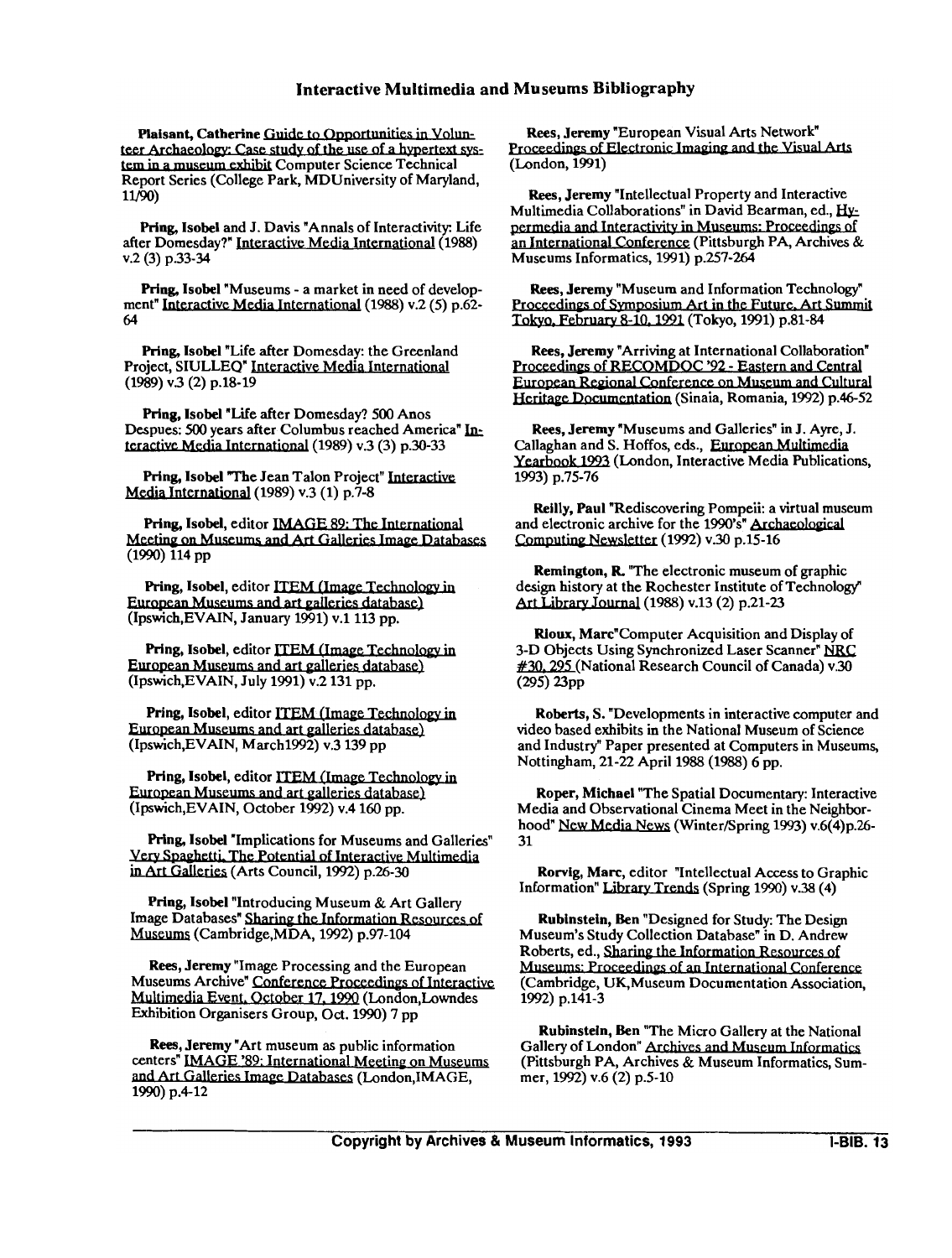Russell, Terry "The Formative Evaluation of Interactive Science and Technology Centres: Some Lessons Learned" in David L. Uzzell, ed., Heritage Interpretation. vo1.2. The visitor experience (London,Bellhaven Press, 1989) p.191-202

Rutimann, Hans and M. Stuart Lynn "Computerization Project of the Archivo General de Indias, Seville Spain" A report to the Commission on Preservation and Access CADERNOS BAD (1992) 2 p.131-149

Samuelson, Pamela and Robert J. Glushko "Intellectual Property Rights For Digital Library and Hypertext Publishing Systems: An Analysis of Xanadu" **Proceedines**  (1991) p.39-50 (1999) p.191-202<br> **Rutimann, Hans** and M. Stuart Lynn "Completion"<br>
Project of the Archivo General de Indias, Seville<br>
A report to the Commission on Preservation and<br>
CADERNOS BAD (1992) 2 p.131-149<br>
Samuelson, Pamela and

Schmid, Rolf "Publishing Interactive Videodiscs"<br>IMAGE '89: International Meeting on Museums and Art Galleries Image Databases (London,IMAGE, 1990)p.93- 95

Schmitt, Marilyn, James Druzik, Andrew Eskind, Russell Kirsch and Paul Kahn "Discussion: Potentials and Pit-<br>falls" <u>Visual Resources</u> (1991) v.7 (4) p.411-422

Schmitt, Marilyn "Art Historians and the Computer: The Context for Electronic Imaging" Paper given at the Electronic Imaging and Visual Arts (EVA '92) Conference, London, July 27-31,1992 (London, 1992)

Schroeder, Eileen E. "Interactive Multimedia Computer Systems" **ERlC** (Syracuse, NY,Syracuse University, Nov. 1991)

Screven, Chandler "Computers in Exhibit Settings" in S.Bitgood, A.Benefield and D.Patterson, eds., Visitor **Studies: Theory, Research & Practice (Jacksonville** AL,Center for Social Design) v.3 p.130-138

Scrive, M. "Les pieges de la communication scientifique, etude d'un exemple d'exposition scientifique: I'heredite des caracteres humains" (1988) no. 93-94, p.83-93

Seloff, Gary "Automated Access to the NASA-JSC image archives" Library Trends (1990) v.38 p.682-96

Semper, Rob "Interactive Public Space" in R. Semper and K. Woolsey, eds. Multimedia in Public Space, Design Conference Proceedings (San Francisco CA, Apple Multimedia Lab/Exploratorium, n.d. 1989) p.31-36

Semper, Rob "Hypercard and Education: Reflections on the HyperBoom" in Sueann Ambron and Kristina Hooper, eds., Learning with Interactive Multimedia. Developing and Using Multimedia Tools in Education (Redmond WA, Microsoft Press, 1990) p.53-67

Semper, Rob and Kristine Woolsey "Multimedia in Public Space" in David Bearman, ed., Hypermedia and Interactivity in Museums: Proceedings of an International Conference (Pittsburgh PA, Archives & Museums Informatics, 1991) p.36-52

Serrell, Beverly and Britt Raphling "Computers on the Exhibit Floor" Curator (1992) v.35 (3) p.181-189

Sheldon, James L. "Planning Exhibit and Publication from the First" in David Bearman, ed., Interactivity in Museums: Proceedings of an International Conference(Pittsburgh PA, Archives & Museums Informatics, 1991) p.328-329

Shneiderman, Ben, Dorothy Brethauer, Catherine Plaisant and Richard Potter "Evaluating Three Museum Installations of a Hypertext System" Journal of the<br>American Society for Information Science (1989) v.40 (3) **Shneiderman, Ben**, Dorothy Brethauer, Catherine<br>Plaisant and Richard Potter "Evaluating Three Museum<br>Installations of a Hypertext System" Journal of the<br>American Society for Information Science (1989) v.40 (3)<br>p.172-82 p.172-82

Silver, Jeremy and Lloyd Stickells "Preserving Sound Recordings at the British Library National Sound Archive" Library Conservation News (October 1986) v.13 p.1-3

 $\mathbf{S}$ i $\mathbf{S}$ video for the Bank of England." Paper presented at Interactive '88: 8th Annual Interactive Technology Briefing, Brighton, 6-8 Dec. 1988 (1988) 3 pp.

Sircus, J. "Greek Vases: the J. Paul Getty Museum" Interact (1988/89) v.8/9 p.33-35

Smith, Merrill W., Patrick A. Purcell and Christopher P. Thorman "Visual Image Transmission: An examination of electronic delivery of visual images and text from the library to the academic community" Massachusetts Institute of Technology, Rotch Visual Collections (Sept 1986) 26pp Museum" <u>In-</u><br>Christopher<br>examination<br>from the<br>setts In-<br>ns (Sept<br>Use of<br>Librarian-<br><u>Beyond the</u><br>Boston,G.K.

Snow, Maryly "Visual Depictions and The Use of MARC: A View From the Trenches of Slide Librarianship" in Toni Peterson and Pat Molholt, eds., Stitute of Technology, Rotch Visual Collections (Sep<br>1986) 26pp<br>Snow, Maryly "Visual Depictions and The Use of<br>MARC: A View From the Trenches of Slide Libraria<br>ship" in Toni Peterson and Pat Molholt, eds., <u>Beyonq</u><br>Book: E (Boston,G.K. Hall, 1990) p.225-235

Snow, Maryly "Database Design Issues for a Non-MARC Visual Online Public Access Catalog" Proceed-<br>ings of the Library & Information Technology Association Third National Conference, Sept. 13-16, 1992 (Denver, 1992) p.182

Sorkow, J. "Videodiscs and art documentation" Art Library Journal (1983) v.8 (3) p.27-41

Southard, Craig "Practical Multimedia Exhibits"in R.<br>Semper and K. Woolsey, eds. Multimedia in Public Space. Design Conference Proceedings (San Francisco CA, Apple Multimedia Lab/Exploratorium, n.d. 1989) p.77-79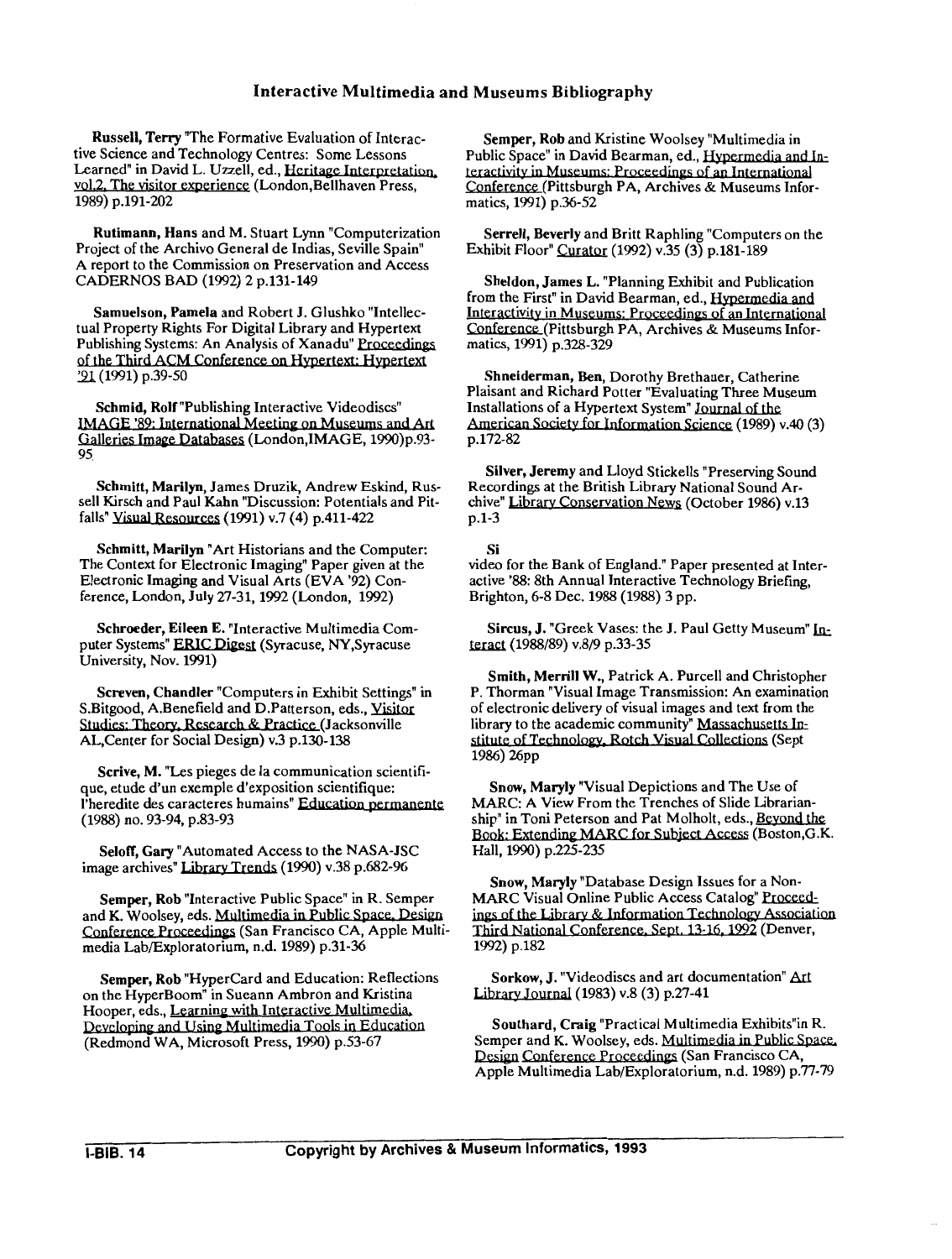Thomas, Selma "Audio-Visuals in the Museum to Communicate with the Public" AVICOM Conference Proceed ings, September 19-27, 1992 (Quebec, Canada,Comite International de I'Audiovisuel et des Nouvelles Technologies de l'Image et du Son, 1992)

Thomas, Selma "Interactive Media in the Museum Exhibition" in Anthony Hamber, ed., Electronic Imaging and the Visual Arts Conference Proceedings, 1992 (England,BRAEUMR, Ltd., 1992)

Tillotson, Genine Amada "Lessons from the Exhibit Floor" Instruction Delivery Systems (May/Jun 1991) p.33-38

Tillotson, Genie Amada "Transparent Multimedia: Putting the User First" The AAM Sourcebook. Vision and Reality, 1992 Annual Meeting (1992) p.175-176

Traub, David C. "Multimedia Down Under" CD-ROM **Librarian** (March 1990) v.5 (3) p.16-23

Tufte, Edward "The User Interface: The Point of Competition" Bulletin of the American Societv for Information Science (Silver Spring MD, Jun-Jul 1992) v.18 (5) p.15-17

Turner, Judith Axler "Museum Computerization: the Evolution has Begun" Museum News (1988) v.66 (6) p.22- 28

US Library of Congress "The American Memory Project: Sharing Unique Collections Electronically and Technology Behind the American Memory Project" Library of Congress Information Bulletin (Washington DC, Feb 26, 1990) v.49 (5) p.83-87

Ueda, Nobuyuki, H. Taetsu and S. Chaiklin "Making Music Together: The LMT Neo-Museum in Japan" nology and Learning  $(1988)$  v.2  $(1)$ 

Ueda, Nobuyuki and Mark D. Gross "A New Learning Environment: The NeoMuseum/Children's Media Museum Prototype" in David Bearman, ed., Hypermedia and Interactivity in Museums: Proceedings of an Interna-<br>tional Conference (Pittsburgh PA, Archives & Museums<br>Informatics 1991) p.160,179 Informatics, 1991) p.169-179

Valley, Richard K. "Designing the Ray Kroc Museum"<br>Instruction Delivery Systems (Warrenton, VA,Com-<br>municative Technology Corporation, 1980) v.3 (4) p.16,17 municative Technology Corporation, 1989) v.3 (4) p.16-17

Van Zelst, L. "Interactive design analysis: System over-<br>view" Report of the 12th International Symposium on the Environment: 1 nc NeoMuseum/Children's Media<br>
Museum Prototype" in David Bearman, ed., Hypermedia<br>
and Interactivity in Museums: Proceedings of an Interna-<br>
ional Conference (Pittsburgh PA, Archives & Museums<br>
informatics, Conservation and Restoration of Cultural Property.<br>Tokyo Nat. Research Institute of Cultural Properties (Tokyo, Japan, Scpt9-Octl 1988) p.148

Velarde, G. Designing Exhibitions (London,Design Council, 1988)

Wangemann, Paul "Multimedia at the Motorola **Museum of Electronics" Instructional Delivery Systems** (Winter 1993) v.7 (1) p.23-26

Wagensberg, Jorge "Public understanding in a science Winter 1993) v.7<br>Wagensberg, Jo<br>centre" in REMUS<br>echniques; Actes<br>1991 (Paris,OCIM) centre" in **REMUS 91: La Museologie des Sciences et des** Actes du collague des 12 et 13 Decembre 1991 (Paris,OCIM, 1993) p.76-81

Walker, E. and B.M.Crawford "The Use of Interactive Panels in the Royal Ontario Museum's European Gallery" Royal Ontario Museum (Toronto, 1990)

Wanning, Tine "Evaluating Museum Visitors' Use of Interactive Video" in David Bearman, ed., **Hwermedia**  and Interactivity in Museums: Proceedings of an International Conference (Pittsburgh PA, Archives & Museums Informatics, 1991) p.53-56

Wanning, Tine "Image Databases for Museum Staff, Visitors and the Outside World: The Same Basic Material?" in David Bearman, ed., Hypermedia and Inter-<br>activity in Museums: Proceedings of an International Conference (Pittsburgh PA, Archives & Museums Informatics 1991) p.57-61

Wilhelmi, Lyle "Microcomputer Systems as Exhibit Controls" Curator (1983) v.26 (2) p.107-20

Wilson, Ann and John Pensec "19th Century Art meets 20th Century Technology" Instructional Delivery Systems (1992) v.6 (3) p.14-15

Wilson, Kathleen S. 'The Palenque design: Children's discovery learning experiences in an interactive multimedia environment" Doctoral dissertation, Harvard University, Graduate School of Education, Department of Human Development and Psychology (1988)

Wilson, Kathleen "Discovery-based, Educational Experiences for Public Space"in R. Semper and K. Woolsey, eds. Multimedia in Public Space, Design Conference **Proceedines** (San Francisco CA, Apple Multimedia Lab/Exploratorium, n.d. 1989) p.72-76

Wilson, Kathleen "The Palenque Prototype: a multimedia design issue" Multimedia Review (1990) v.1 (1) p.34-38

Wilson, Kathleen S. and W. Tally "The Palenque project: Formative evaluation in the design and development of an optical disc prototype" in B. Flagg ed., Formative Evaluation for Educational Technologies (Hillsdale, NJ,Erlbaum, 1990) p.83-98

Wilson, Kathleen "Multimedia Design Research for the Museum Education Consortium's Museum Visitor's Prototype" in David Bearman, ed., Hypermedia and Interactivity in Museums: Proceedings of an International Conference (Pittsburgh PA, Archives & Museums Informatics, 1991) p.26-34